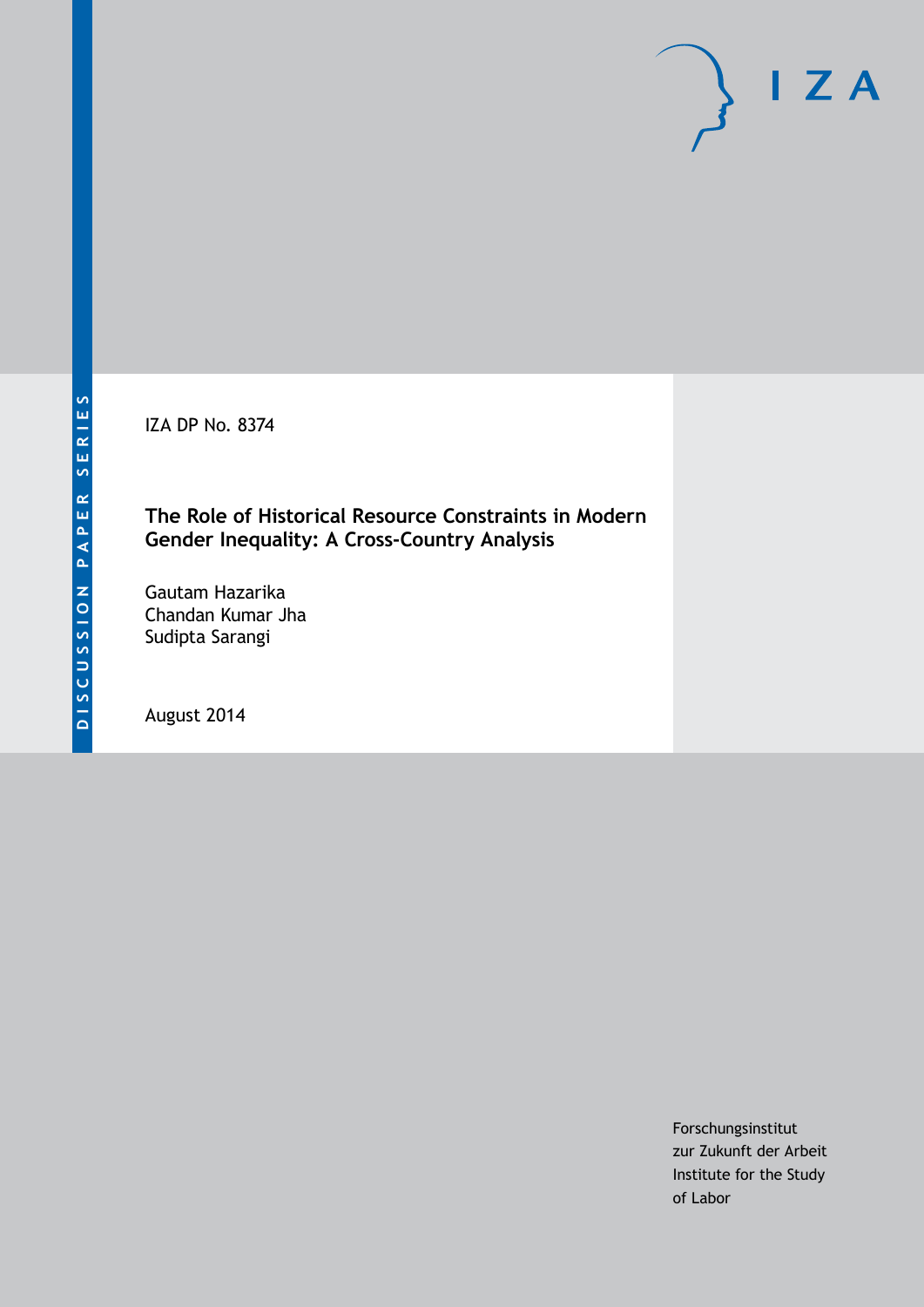# **The Role of Historical Resource Constraints in Modern Gender Inequality: A Cross-Country Analysis**

### **Gautam Hazarika**

*University of Texas at Brownsville and IZA*

### **Chandan Kumar Jha**

*Louisiana State University*

### **Sudipta Sarangi**

*Louisiana State University and National Science Foundation*

### Discussion Paper No. 8374 August 2014

IZA

P.O. Box 7240 53072 Bonn Germany

Phone: +49-228-3894-0 Fax: +49-228-3894-180 E-mail: [iza@iza.org](mailto:iza@iza.org)

Any opinions expressed here are those of the author(s) and not those of IZA. Research published in this series may include views on policy, but the institute itself takes no institutional policy positions. The IZA research network is committed to the IZA Guiding Principles of Research Integrity.

The Institute for the Study of Labor (IZA) in Bonn is a local and virtual international research center and a place of communication between science, politics and business. IZA is an independent nonprofit organization supported by Deutsche Post Foundation. The center is associated with the University of Bonn and offers a stimulating research environment through its international network, workshops and conferences, data service, project support, research visits and doctoral program. IZA engages in (i) original and internationally competitive research in all fields of labor economics, (ii) development of policy concepts, and (iii) dissemination of research results and concepts to the interested public.

IZA Discussion Papers often represent preliminary work and are circulated to encourage discussion. Citation of such a paper should account for its provisional character. A revised version may be available directly from the author.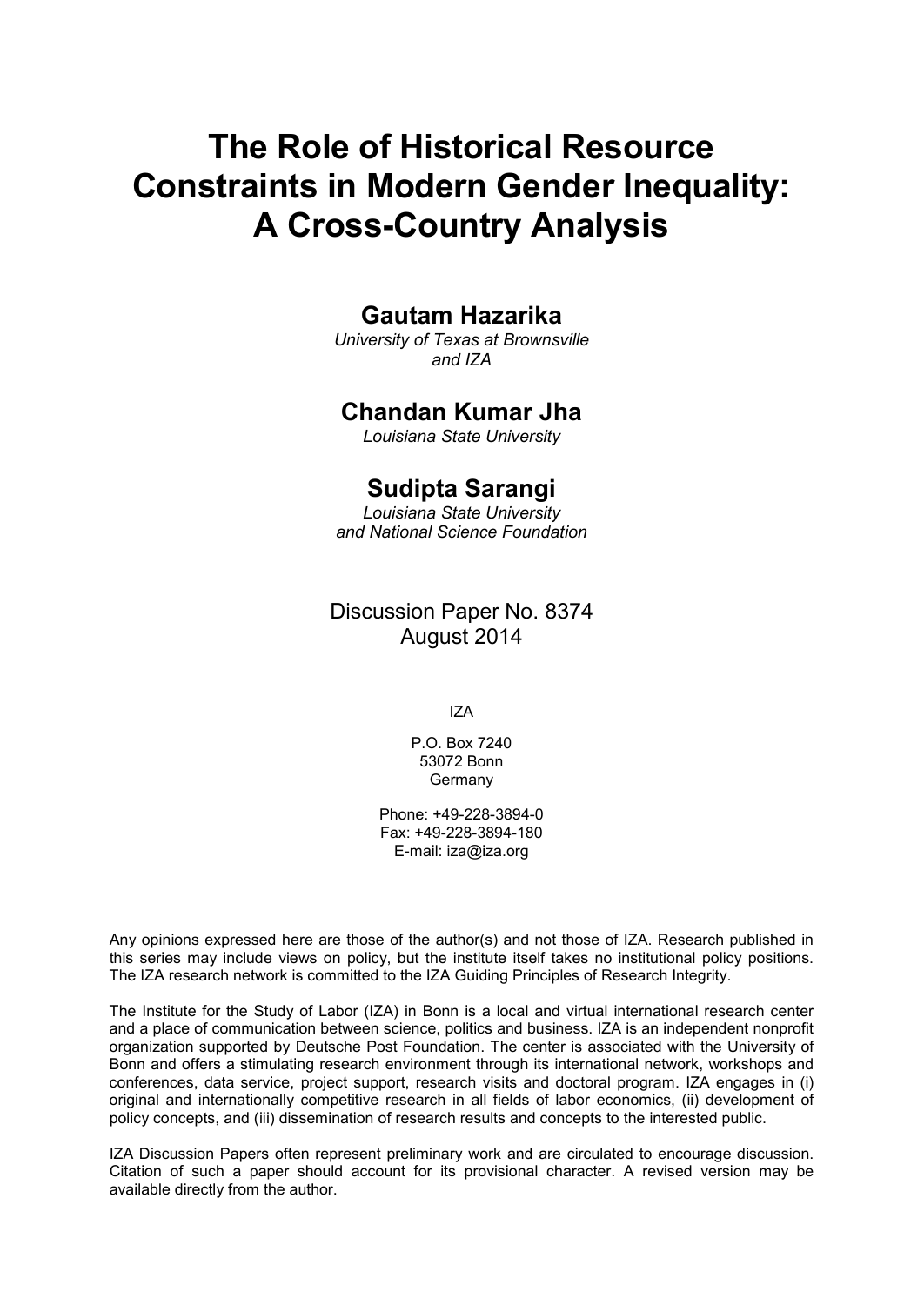IZA Discussion Paper No. 8374 August 2014

# **ABSTRACT**

## **The Role of Historical Resource Constraints in Modern Gender Inequality: A Cross-Country Analysis[\\*](#page-2-0)**

We posit that historical resource scarcities played a role in the emergence of gender norms inimical to women that persist to this day. This thesis is supported by our finding that nations' historical resource endowments, as measured by the historical availability of arable land, are statistically significantly negatively related to their present levels of gender inequality, as gauged by the United Nations Development Programme's Gender Inequality Index.

JEL Classification: N90, O15

Keywords: gender, history, culture, scarcity

Corresponding author:

Gautam Hazarika Department of Finance and Economics The University of Texas at Brownsville One University Blvd. Brownsville, TX 78520 USA E-mail: [gautam.hazarika@utb.edu](mailto:gautam.hazarika@utb.edu)

<span id="page-2-0"></span>Any opinion, findings, and conclusions or recommendations expressed in this material are those of the authors and do not necessarily reflect the views of the National Science Foundation.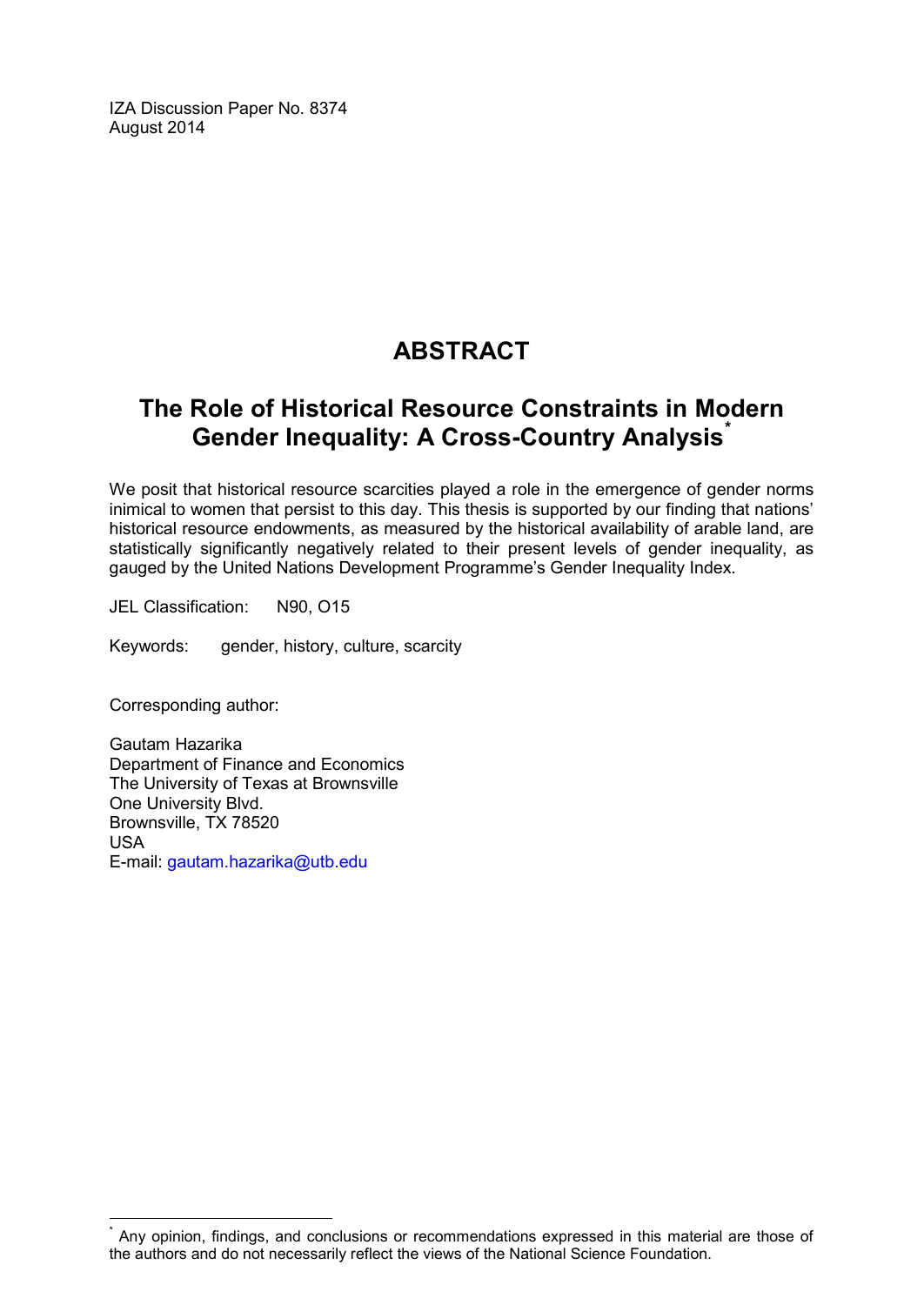#### **1. Introduction**

This paper investigates the effect of nations' historical resource constraints upon their current levels of gender inequality, and, so, pursues a line of inquiry into the historical roots of culture. Three arguments serve as its rationale. First, there is a connection between resource constrainedness and gender discrimination at the level of the household, in that household poverty has been observed to exacerbate intra-household gender inequities. Second, a relationship between resource constrainedness and discrimination is discernible even at the societal level. Third, culture can be persistent, so that it is possible influences upon culture in the past continue to hold sway.

A number of studies of intra-household gender discrimination in less developed countries, and all countries were less developed once, find that this is more pronounced in poorer households. For example, DeTray (1988) ascertains that Malaysian households' demand for the schooling of girls is more income-elastic than their demand for boys' schooling, Behrman (1988) learns that rural Indian households' favoring of boys in the allocation of nutrition is greatest during the lean agricultural season, and Alderman and Gertler (1997) discover that Pakistani households' demand for the health care of unwell children is more income-elastic in the instance of ill girls. Alderman and Gertler find that demand for the health care of ill girls is more priceelastic as well, though this gender difference diminishes in household income, suggesting that a tightening of resource constraints, by a price rise in this instance, will exacerbate intra-household gender bias, especially in needier households. In sum, there is sufficient evidence of a relation between resource constrainedness and gender discrimination at the level of the household. Research (e.g., Hazarika, 2000) suggests that the root of this parental favoring of sons is their greater investment value, which stems in part from the common custom of patrilocal residence.

Some perceive a connection between resource constrainedness and discrimination even at the societal level. Bigotry thrives in ailing economies, holds Brackman (2008). He contends, for instance, that past economic slumps in the United States, from the recession set off by the Panic of 1837 to the Great Depression, saw surges in anti-Semitic, anti-Catholic, and anti-immigrant sentiment. A number of economic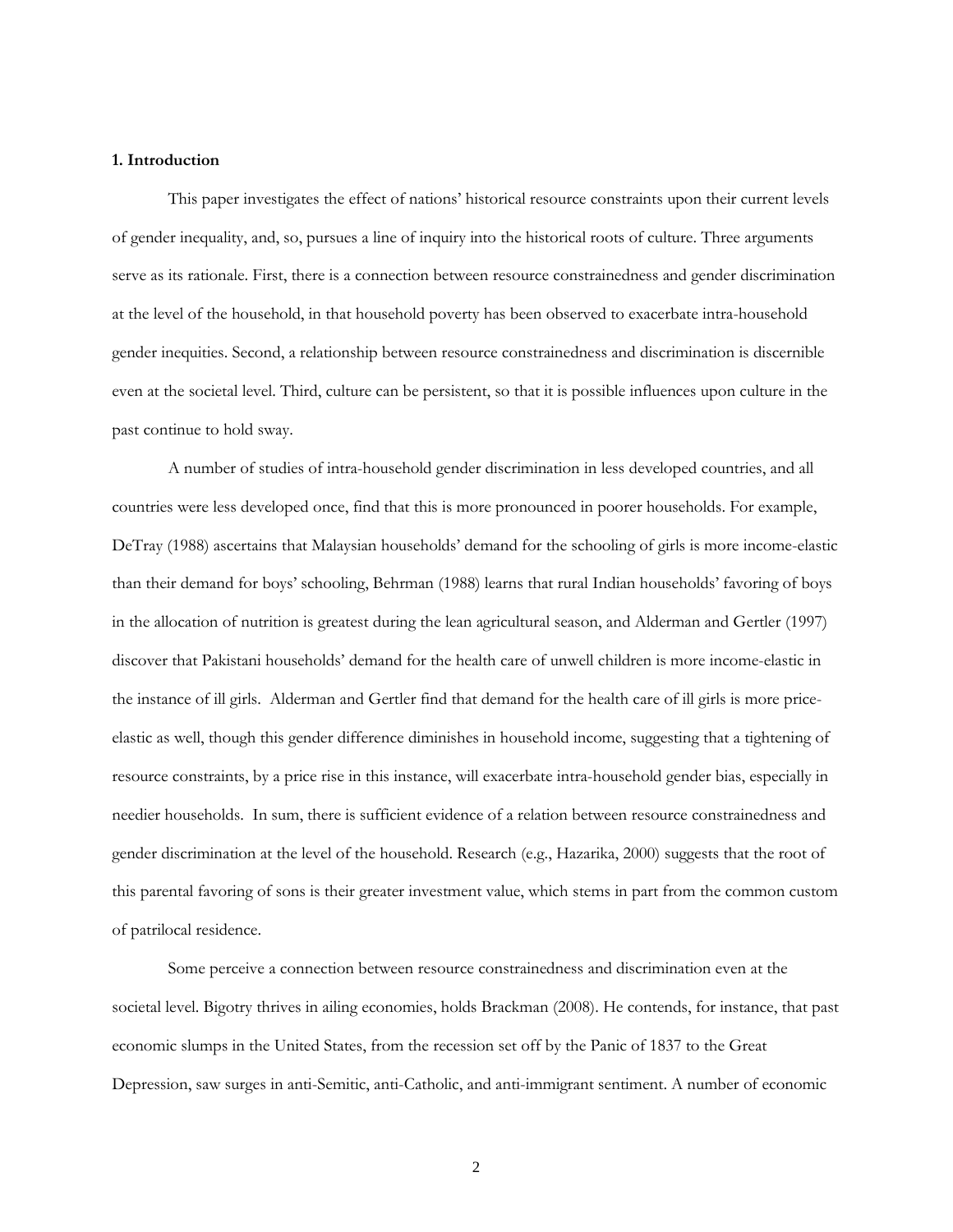studies uncover evidence in keeping with this contention. For example, Schmitz and Gabriel (1992) find that divergence between the occupational distributions of black and white males in the U.S., and between the occupational distributions of white females and white males, is greater in more economically depressed metropolitan areas, that is, deteriorating local economic conditions cause black males and white females to suffer greater occupational segregation. Similarly, McLennan (2003) determines that the employment prospects of American black men are more sensitive to local economic conditions than these prospects of white men, with the result that black men suffer greater increases in unemployment in local economic downturns. A recent series of psychological experiments too yield evidence of intensified bigotry in times of scarcity. Krosch and Amodio (2014) discover that economic scarcity alters perceptions of race. When primed with scarcity, their mostly Caucasian study subjects were likelier to perceive mixed-race faces as Black, and Black faces as darker and more stereotypically Black, and this change in perception caused the study subjects to become less generous towards the darker complexioned. In sum, just as the economic circumstances of households shape intra-household gender discrimination, the economic circumstances of whole societies may shape their discriminatory norms.

Might societal resource scarcity in the past act upon gender inequality at present? It might, maintains this paper, since culture can be persistent. There is mounting evidence of the deep economic-historical roots of culture. For example, Nunn and Wantchekon (2011) find that Africans today whose ethnic groups most acutely suffered kidnapping and transportation during the Slave Trade are more mistrustful of their relatives, neighbors, coethnics, and local governments, Duleep (2012) discovers that the Indian caste system, within which upper castes often coerce labor from the lower castes, is more orthodox and rigid in regions with historically lower endowments of labor relative to land, and Alesina, Giuliano, and Nunn (2013) determine that gender norms are more unequal in societies in which plough agriculture is traditional, being less unequal in societies in which the hoe has been the implement of choice. This persistence of culture permits a society's past resource endowment to remain a significant cultural influence.

Indeed, this study finds that nations' historical resource endowments, as measured by the historical availability of arable land, are significantly negatively related to their present levels of gender inequality, as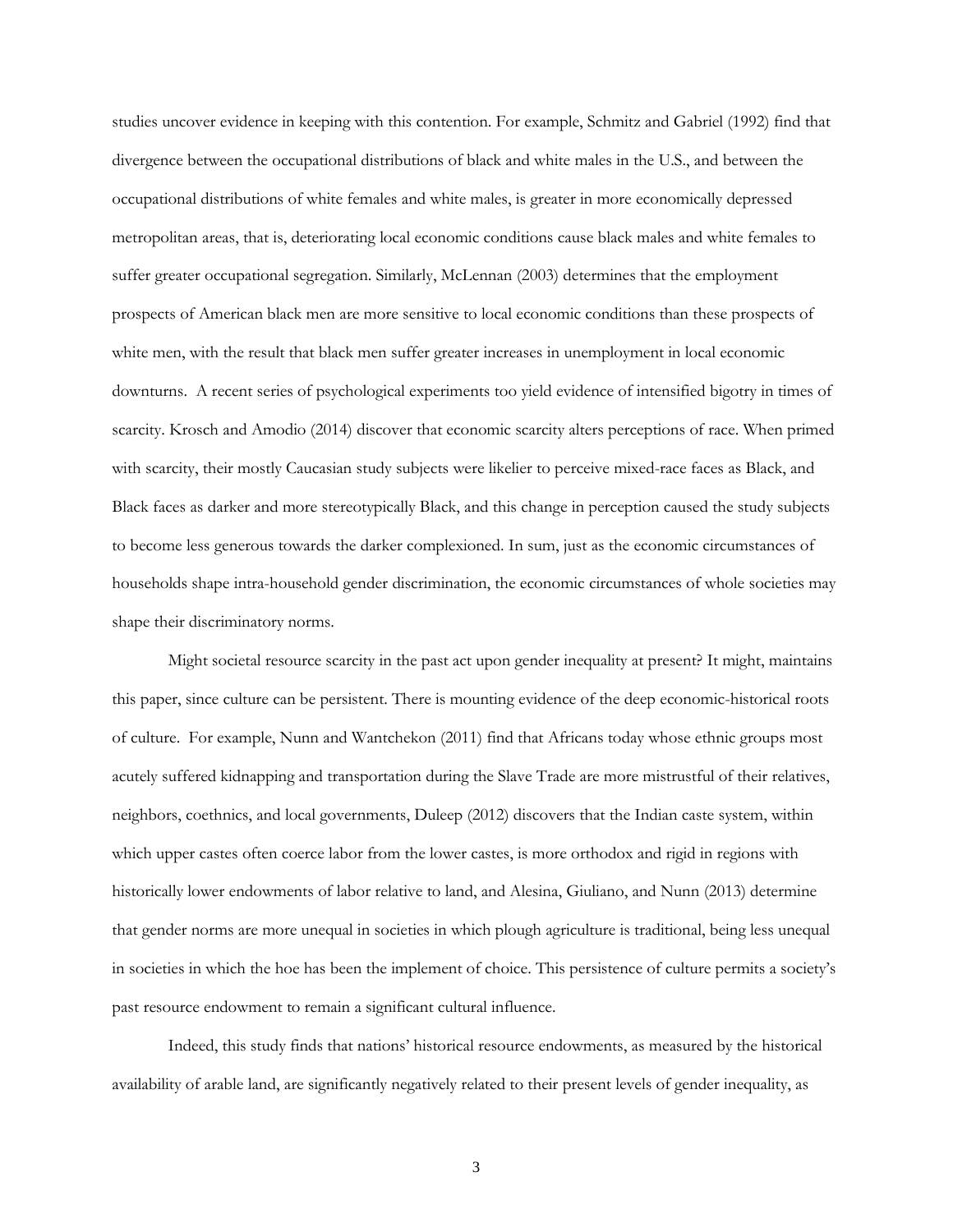gauged by the United Nations Development Programme's (UNDP) Gender Inequality Index. This negative relationship is robust to the inclusion of a variety of geographical, contemporary, and historical controls.

The remainder of this paper is organized as follows. Section 2 describes the empirical strategy, as well as the utilized data. Section 3 presents the study's findings. Section 4 offers certain supportive stylized facts, discusses a plausible indirect connection, involving farmers' adoption of the plough, between the supply of arable land and gender inequality, as well as summarizes our findings.

#### **2. Empirical Model and Data**

 $\overline{a}$ 

Our empirical model consists of cross-country regression equations, in each of which the dependent variable measures national gender inequality and the principal independent variable gauges nations' historical resource constrainedness.

National gender inequality is measured by the UNDP's Gender Inequality Index for the year 2012. The Gender Inequality Index summarizes women's disadvantages in the areas of reproductive health, empowerment, and the labor market<sup>1</sup>. Their hardships in the area of reproductive health are described by the Maternal Mortality Ratio (MMR), equivalent to the number of maternal deaths per 100,000 live births, and the Adolescent Fertility Rate (AFR), computed as the number of births per 1000 fifteen to nineteen year old women. Women's and men's shares of seats in parliament, and the proportions of adult women and men with secondary or higher education, gauge the levels of empowerment of the genders, and women's and men's labor force participation rates measure the genders' standing in the labor market. The Gender Inequality Index increases in gender inequality, ranging, in 2012, from 0.045 (Netherlands) to 0.747 (Yemen). Figure 1 presents a world choropleth map of gender inequality per the UNDP's Gender Inequality Index. It indicates that gender inequality is concentrated in the Middle East, South Asia, and North-East, Central, and West Africa.

Nations' historical resource constrainedness is measured in three alternative ways. Our first measure consists of the shares of nations' lands that are potentially arable, that is, suited to rainfed cultivation. The

<sup>1</sup> The UNDP's methodology is described in http://hdr.undp.org/sites/default/files/hdr\_2013\_en\_technotes.pdf.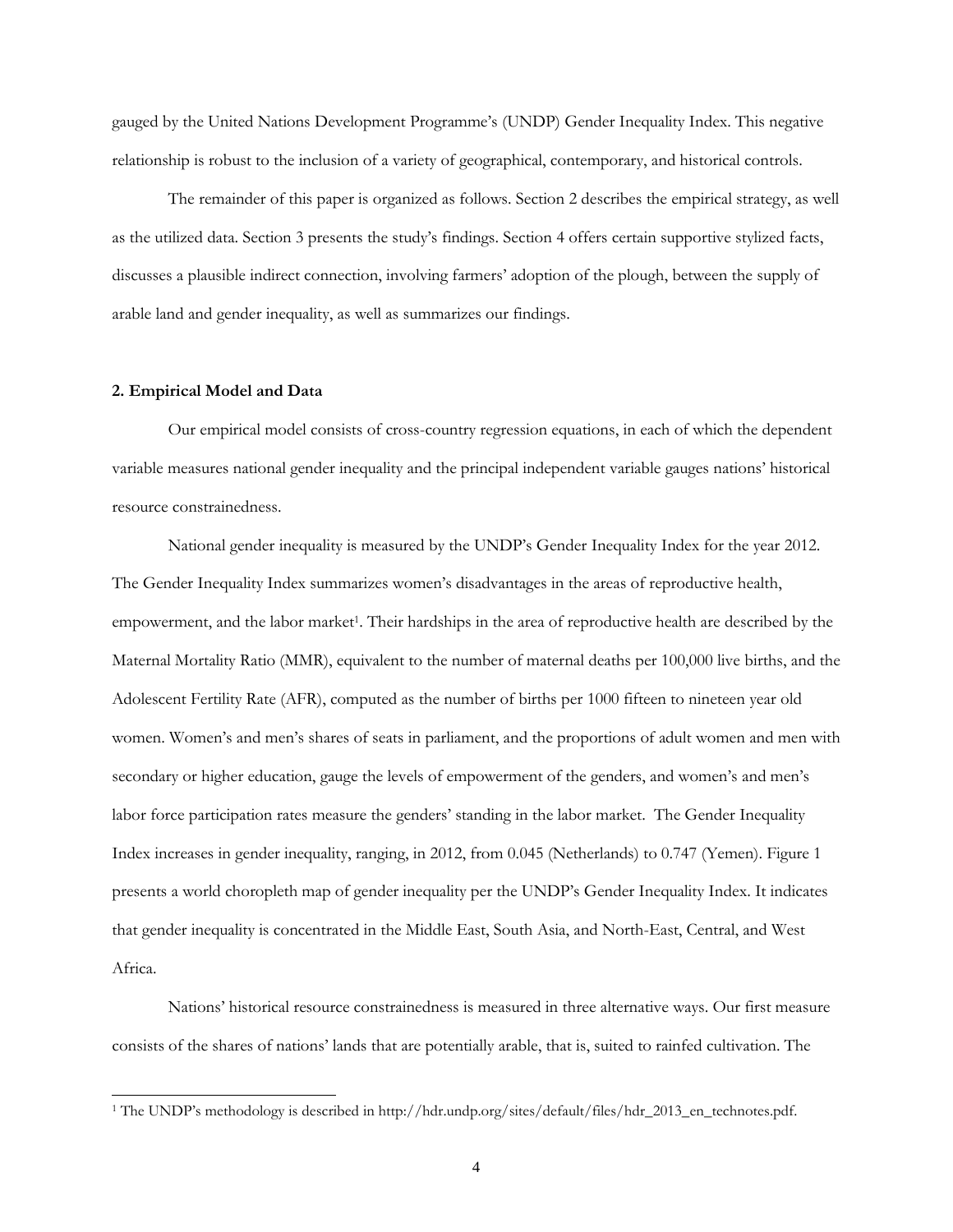Food and Agricultural Organization of the United Nations (FAO) has estimated each country's potential arable land (FAO, 2000). In most cases, potential arable land exceeds actual arable land, in that a portion of potential arable land, such as currently forested land, hasn't yet been brought under cultivation. In a few countries, however, such as Egypt, modern irrigation has permitted actual arable land to exceed land suited to rainfed cultivation. The FAO bases its estimates of potential arable land on a soil map of the world that identifies major soil constraints such as salinity, a global climatic database, and a database on the climatic and soil requirements of 21 major crops. For the following reasons, it is reasonable to accord historical import to the FAO's estimates of current potential arable land. First, agriculture has become the mainstay of mankind since the Neolithic Revolution 12,000 years ago, and potential arable land speaks to the agricultural potential of a region in the absence of modern irrigation and technologies that mitigate soil constraints. Second, a modern soil map of the world is also historical, as are the climatic and soil requirements of mankind's main crops, in that almost nothing has changed in their regard. Third, while the world's climate has seen considerable change during the geological epoch of the Holocene<sup>2</sup> , within which the Neolithic Revolution occurred, it has, at any rate, been fairly stable for the past one to two millennia. For example, Jones and Mann (2004) write:

"When we restrict our attention to the more limited interval of the past one to two millennia, a period that can be referred to as the 'late Holocene' … the principal boundary conditions on the climate (e.g., Earth orbital geometry and global ice mass) have not changed appreciably. The variations in climate observed over this time frame are likely therefore to be representative of the natural climate variability that might be expected over the present century in the absence of any human influence."

Consequently, the percentage of a nation's land that is potentially arable, is an appealing measure of its historical resource endowment.

-

<sup>2</sup> For example, there is evidence of ancient lakes in what is now the Sahara desert.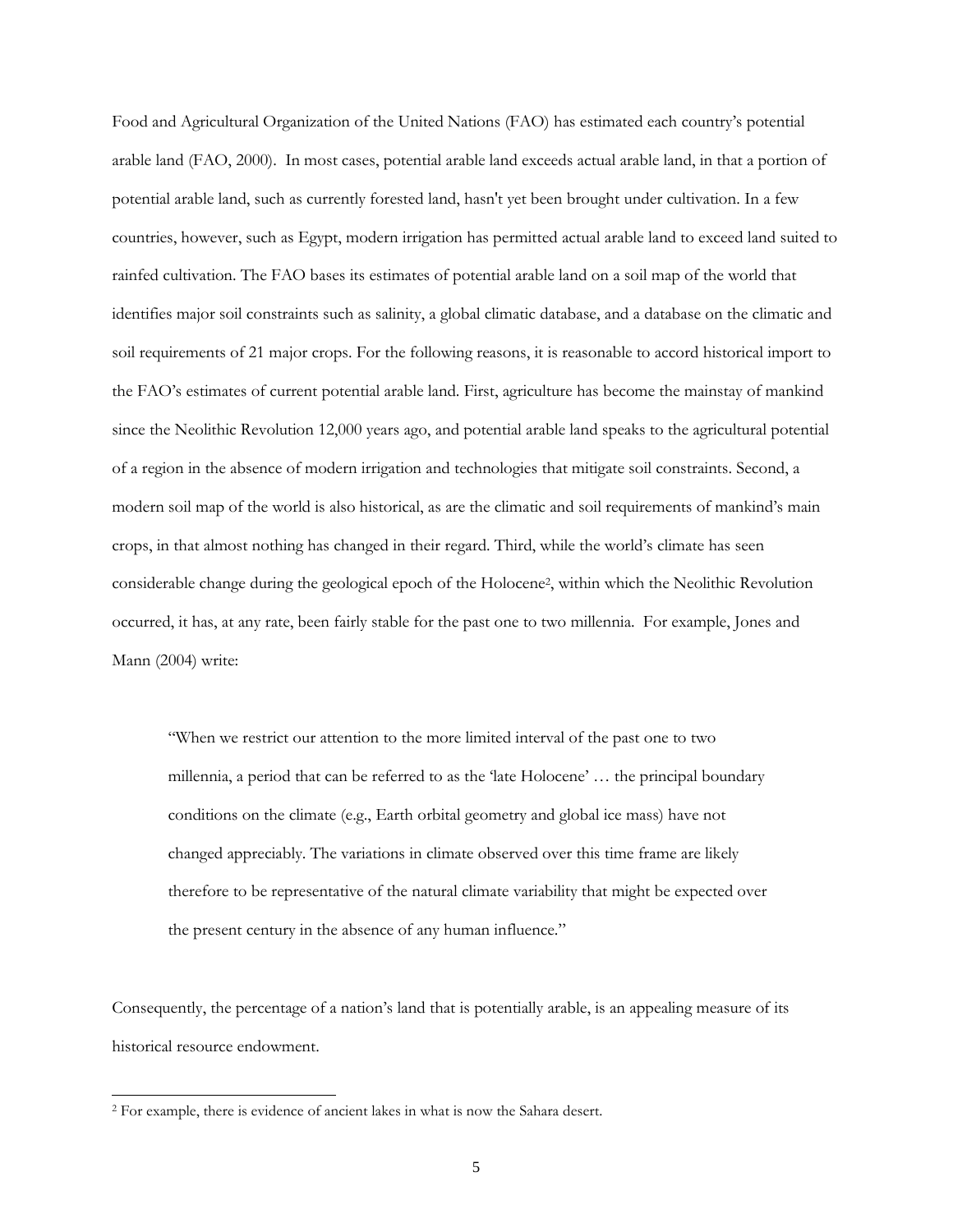Our second measure of nations' historical resource endowments is per capita potential arable land in the year 1 AD. It may be a fitter measure of historical resource constrainedness than the shares of nations' lands suited to rainfed cultivation since it explicitly accounts for the number of mouths that needed to be fed. We base our choice of the year 1 AD upon the assessment that the historical applicability of the FAO's estimates of potential arable land only extends to the past one to two millennia, since the world's climate may have been considerably different before then (Jones and Mann, 2004). Our measure is arrived at by dividing the FAO's estimates of nations' lands suited to rainfed cultivation by McEvedy's and Jones's (1978) estimates of these nations' populations in the year 1 AD. McEvedy and Jones supply estimates of the historical populations of regions corresponding to nation states as these stood in the year 1975, or to sets of two or three neighboring nation states in some instances. When these data referred to a set of neighboring countries, a common population density was calculated for the set as a whole. This was multiplied by the land area of each member of the set to arrive at its individual historical population. A convenient secondary source of these historical population data is the data appendix<sup>3</sup> to a study by Ashraf and Galor (2013).

We obtain our third measure of nations' historical resource constrainedness from a study by Alesina, Giuliano, and Nunn (2013). This measure pertains to *ancestral* rather than mere historical resource constrainedness. Alesina, Giuliano, and Nunn aptly recognize that nations are commonly made up of a number of ethnic groups. Each ethnic group has a historical centroid, a place whence they originated. Alesina, Giuliano, and Nunn acquire the geographical coordinates of these ethnic centroids from a colossal piece of ethnographic scholarship by the late American anthropologist George Peter Murdock called the *Ethnographic Atlas*<sup>4</sup> . They then use GIS software to identify land within 200 kilometers of each such centroid. This land may be termed the concerned ethnic group's ancestral land. Alesina, Giuliano, and Nunn subsequently use an FAO database to calculate the share of each ethnic group's ancestral land suited to agriculture, that is, to the cultivation of six major crops. Finally, they compute the share of a nation's ancestral lands suited to agriculture as the weighted mean of the shares of its constituent ethnic groups' ancestral lands suited to

 $\overline{a}$ 

<sup>3</sup> accessible at http://www.aeaweb.org/articles.php?doi=10.1257/aer.103.1.1

<sup>4</sup> Electronic versions of Murdock's *Ethnographic Atlas* may be downloaded at the links 'Ethnographic Atlas coded data in Excel' or 'Ethnographic Atlas coded data in SPSS' in http://eclectic.ss.uci.edu/~drwhite/worldcul/SCCSarticles.htm.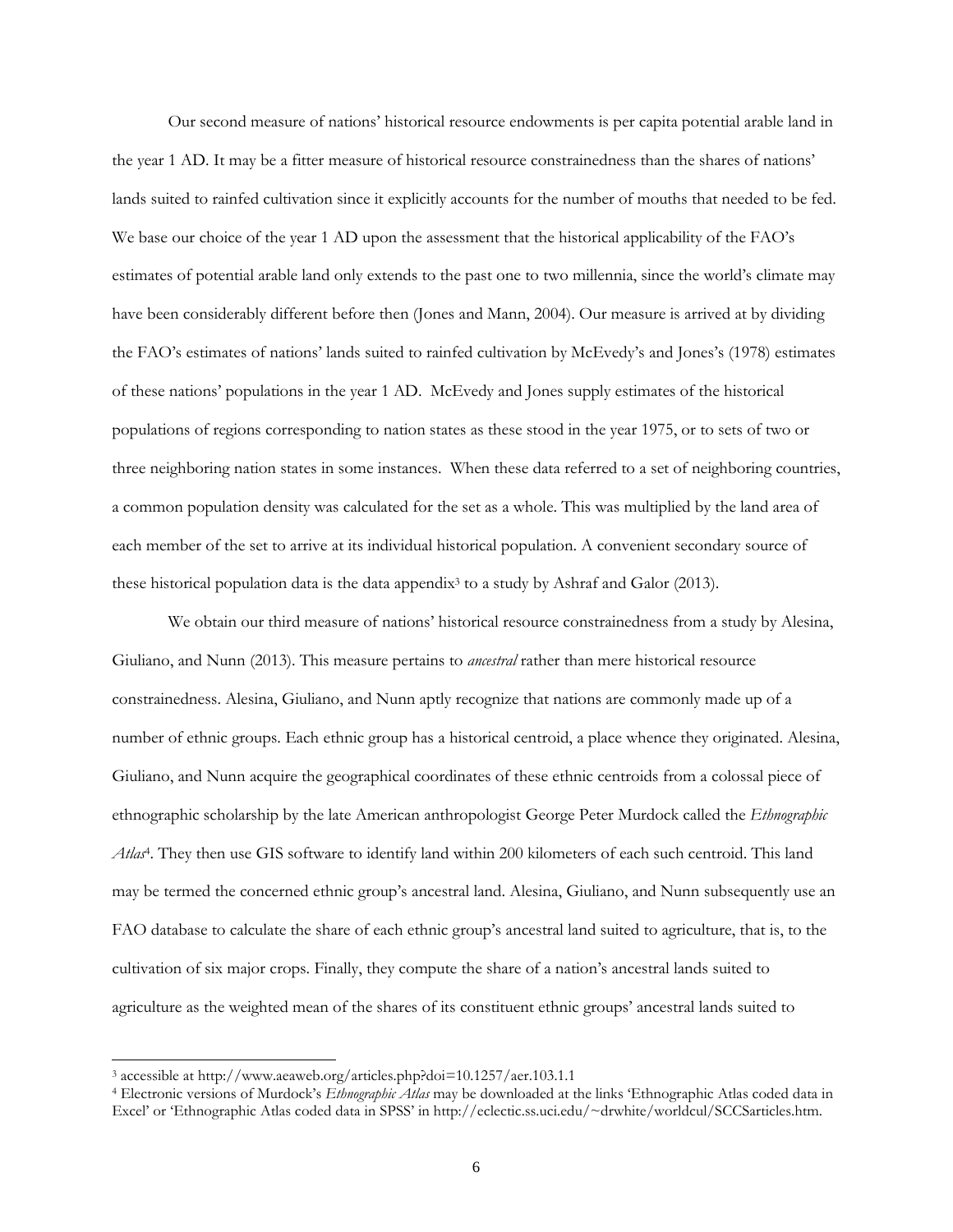agriculture, the weights being the shares of these groups' numbers in the national population. Converted to percentages, these shares of nations' ancestral lands suited to agriculture make up our third measure of national historical resource constrainedness<sup>5</sup>.

We estimate the following three linear regression equations:

*Gender Inequality Index*  $i = a_1 + a_2$  (log percentage of land that is potentially arable  $i$ ) +  $X_{1, i}$  **a**<sub>3</sub>, (1)

*Gender Inequality Index*  $i = b_1 + b_2$  (log potential arable land per capita in 1 AD  $i$ ) +  $X_{1,i}$  **b**<sub>3</sub>, (2)

#### and

*Gender Inequality Index*  $i = c_1 + c_2$  (log percentage of ancestral land suited to agriculture  $i$ ) +  $X_{2,i}$   $c_3$ , (3)

wherein the subscript  $i$  alludes to country  $i$ , the regressors  $\mathbf{X}_{i}$ , include contemporary and geographical controls, and the regressors **<sup>X</sup>2, i** include contemporary controls, as well as geographical and historical controls pertaining to the ancestral lands of country *i*'s constituent ethnic groups in the manner of our third measure of national historical resource constrainedness. Since the explanatory variables likely exert diminishing marginal effects upon gender inequality, we elect to take the natural logs of all explanatory variables amenable to log transformation, that is, with exclusively positive values.

Since there were no people of European descent in the Americas or Oceania in the year 1 AD, potential arable land per capita in 1 AD in these regions pertains only to native peoples. It is unlikely modern gender inequality in these areas is significantly influenced by the cultures of their native peoples, except perhaps in countries in which native populations predominate. Therefore, equation (2) is estimated upon a sub-sample of nations that excludes those in the New World in which Europeans make up half or more of the population. Furthermore, each equation must be estimated upon a sub-sample of nations for which data in regard to its dependent and independent variables are obtainable.

#### **3. Results**

-

Table 1 presents estimates pertaining to two versions of equation (1), a pared-down or baseline version and a more elaborate extended version. Nations' endowments of potential arable land measure their

<sup>5</sup> These data may be found in http://scholar.harvard.edu/files/nunn/files/plough\_replication\_files.zip.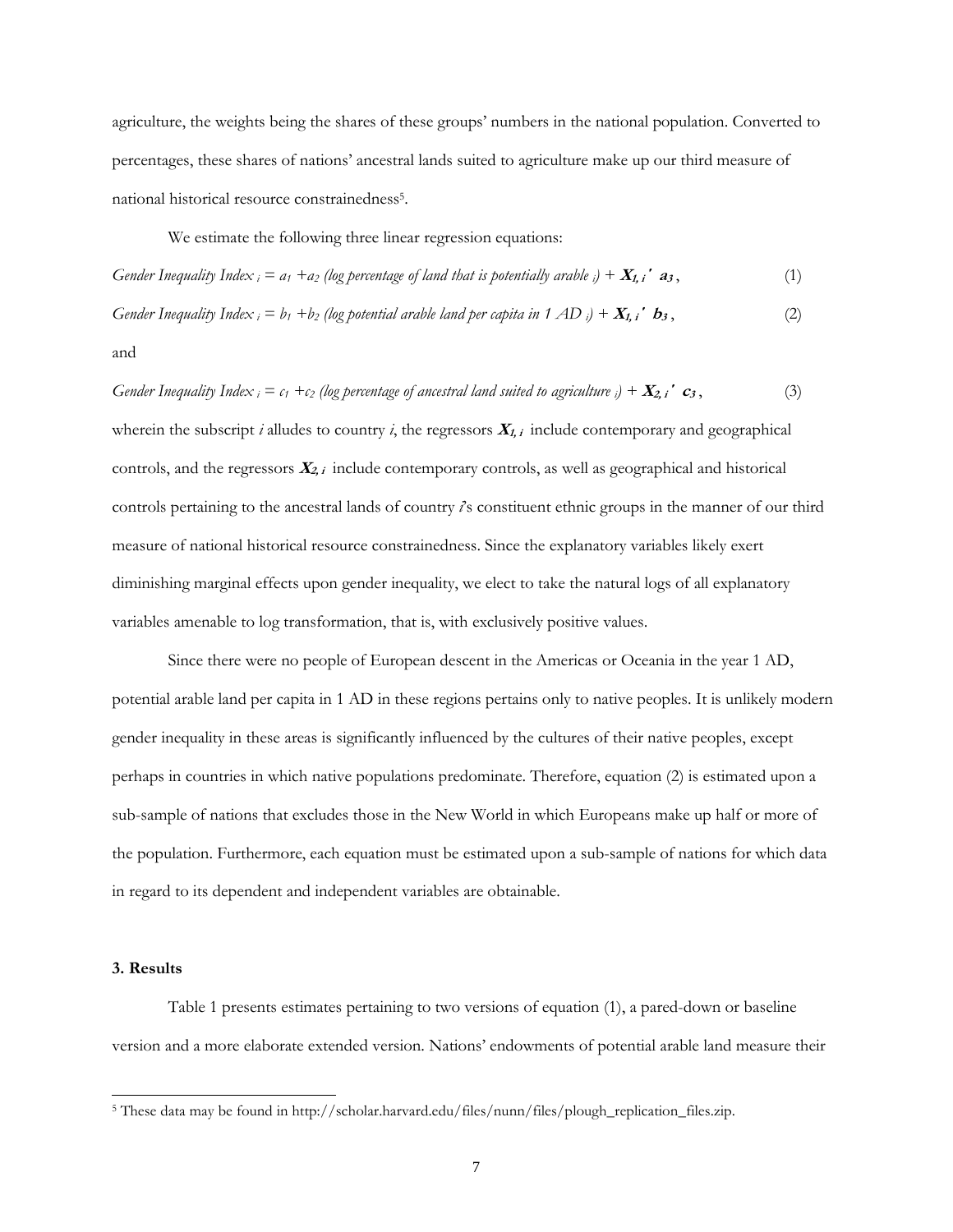historical resource constrainedness. The other explanatory variables, shared by equation (2), are conceivably either direct influences upon culture, or, since culture may have an economic basis, indirect influences by way of their role in economic development.

Geography has long been considered an important factor in economic development (e.g., Gallup, Sachs, and Mellinger, 1999). Rainfall and temperature have direct bearing upon agricultural productivity, as do elevation and terrain roughness. Terrain roughness can be an impediment to overland trade as well, with untoward consequences for economic development. However, it may also be a blessing, by obstructing foreign malevolent forces. For example, Nunn and Puga (2012) argue that the ruggedness of the terrain in parts of Africa proved to be a boon in that it thwarted slave traders. African countries with rugged geographies were, thus, protected from the disruptive effects of the Slave Trade, and this benefit is reflected in their economic development. The fraction of land in the tropics is included as a regressor since, as Gallup, Sachs, and Mellinger (1999) put it, "tropical regions are hindered in development relative to temperate regions, probably because of higher disease burdens and limitations on agricultural productivity." Distance from the coast or sea-navigable river is included since it is a factor in transportation costs, hence economically beneficial trade. The fraction of land in which malaria is endemic is controlled for since the economic burden of this disease is very substantial (e.g., Sachs and Malaney, 2002).

Since we aim to estimate the effect of historical resources constrainedness upon modern gender inequality, it is imperative that we control for contemporary circumstances. Thus, we control for contemporary per capita income, the shares of agriculture and industry in GDP, and the religious composition of the populace. Religion often shapes culture directly, but its influence may be indirect as well, since, as many have argued, religion plays a role in culture-shaping economic development. For example, Weber (1930) famously wrote of a 'Protestant Ethic' conducive to prosperity, and Kuran (2011) holds that the inheritance rules of Islam may have held back economic development by hindering the accumulation of wealth, the longevity of commercial partnerships, and the establishment of large-scale enterprises. Since war is certainly deleterious to economies, we control for the number of civil and inter-state conflicts in the past two centuries. Since communists have invariably been preoccupied with issues of women's equality, we mark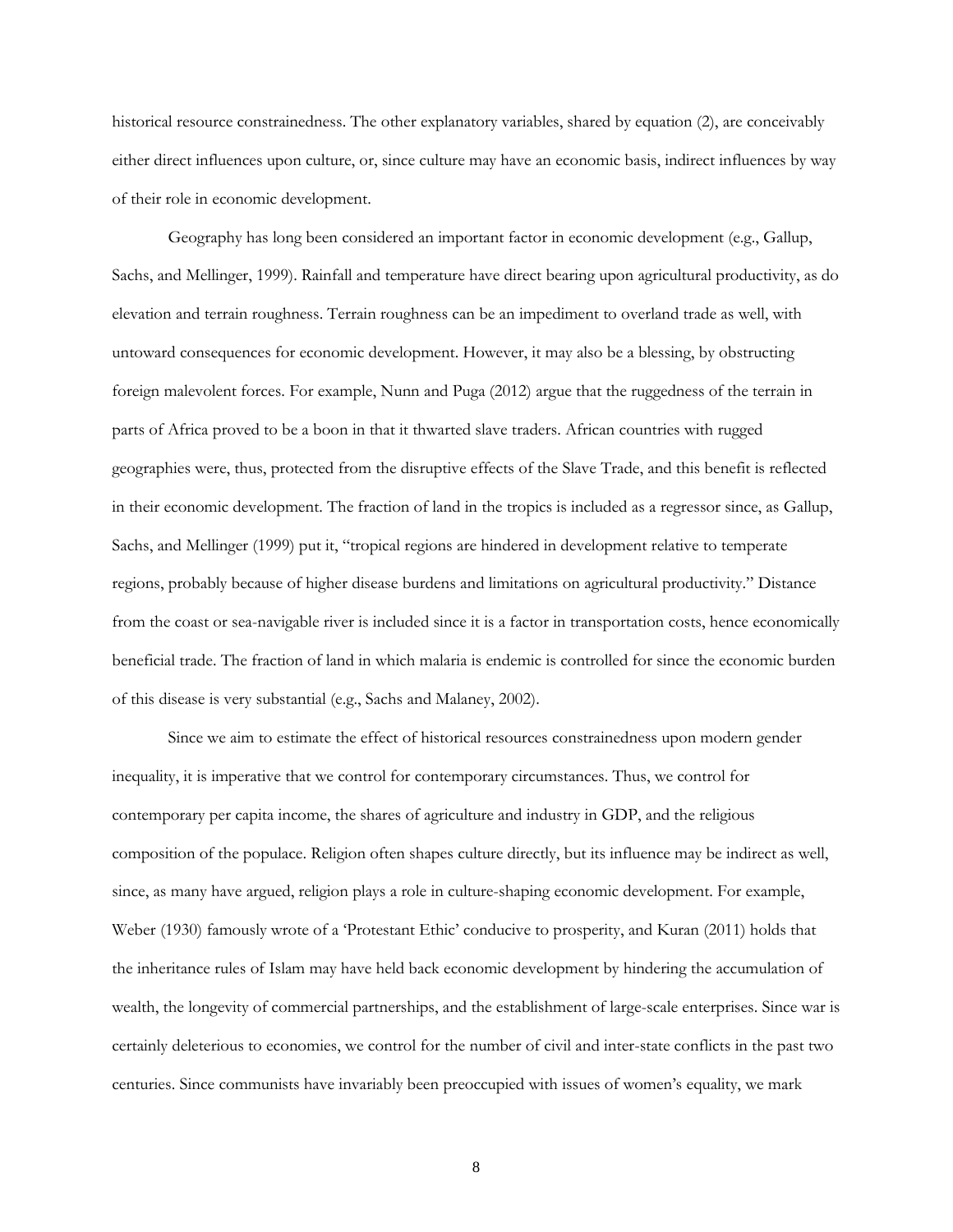nations with experience of communism. We also control for European heritage, both in order to factor in European cultural norms and to account for its role in economic development in light of Spolaore's and Wacziarg's (2009) contention that genealogical distance between peoples facilitates the diffusion of advantageous technological and institutional innovations. We include continent dummy variables, with Northern Africa as the omitted category, to account for unobserved broad regional influences.

By the estimates of the coefficients of equation (1), gender inequality appears positively related to temperature and negatively related to terrain roughness. It decreases in contemporary per capita income once a certain low income threshold is crossed, and decreases in agriculture's share of GDP. *Ceteris paribus*, gender inequality is greater in North and South America and Sub-Saharan Africa than in Northern Africa, and greater as well in countries more deeply penetrated by Islam.

Notably, by the estimates of the coefficients of both the baseline and extended versions of equation (1), increase in the proportion of potential arable land is statistically significantly associated with decrease in gender inequality: a one percent increase in the share of a country's land area that is potentially arable, reduces its expected value of the Gender Inequality Index by approximately 0.0002.

Table 2 presents estimates of the coefficients of equation (2). By the estimates pertaining to the equation's baseline version, gender inequality statistically significantly increases in temperature. By the estimates of the coefficients of the equation's baseline and extended versions, gender inequality decreases in terrain roughness, and, once a certain low income threshold is crossed, in national per capita income. *Ceteris paribus*, gender inequality is greater in North and South America, Oceania, and Sub-Saharan Africa than in Northern Africa, and greater as well in countries in which Islam holds greater sway.

Importantly, by the estimates of the coefficients of both versions of equation (2), modern gender inequality is statistically significantly negatively related to the historical per capita availability of potential arable land. The estimates pertaining to the equation's baseline version indicate that a one percent increase in potential arable land per capita in the year 1 AD, lowers the expected value of the Gender Inequality Index by approximately 0.0002. The corresponding figure in regard to the extended version of the equation is approximately 0.0001.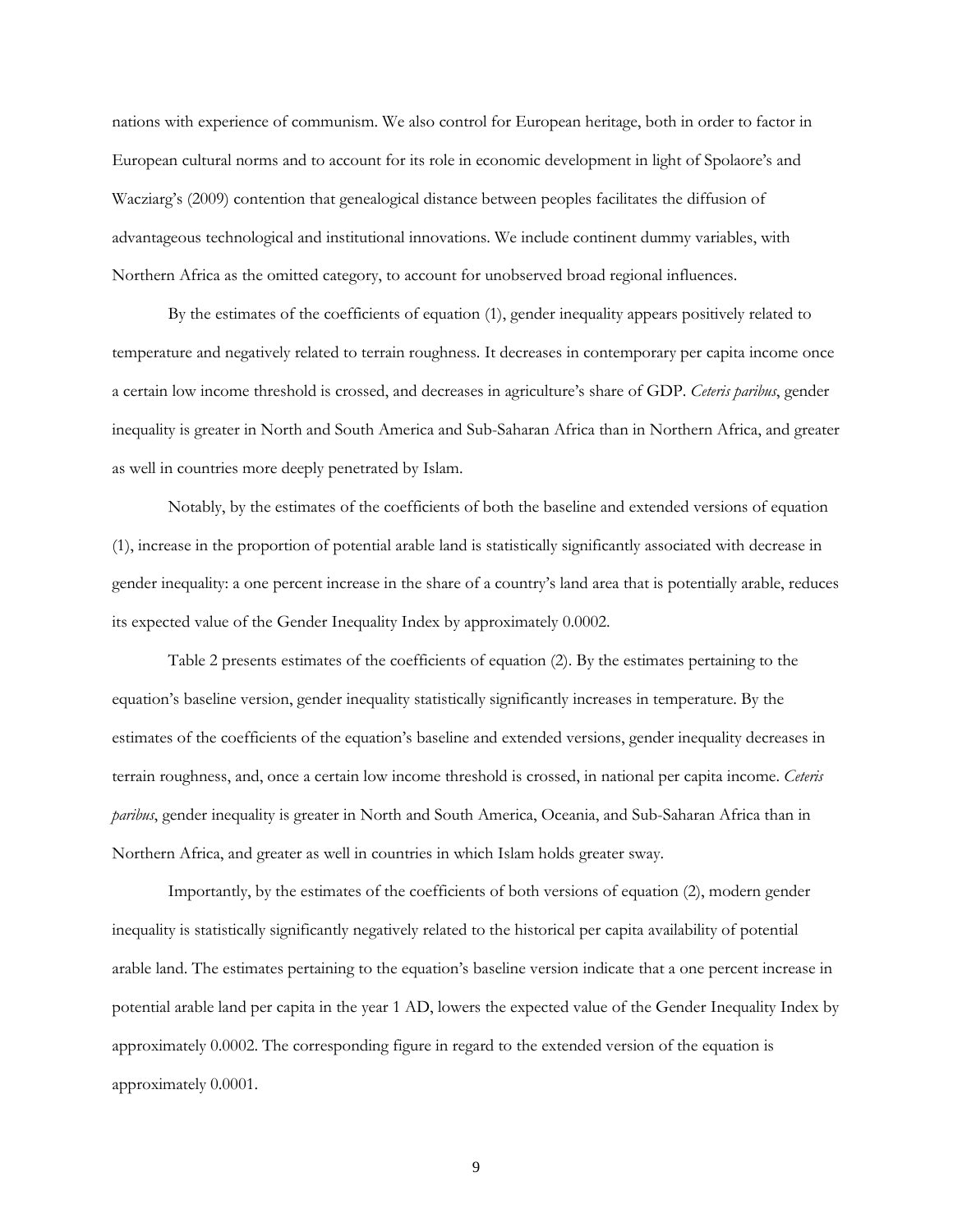Table 3 presents estimates of the coefficients of equation (3). As discussed, this equation employs a measure of *ancestral* rather than mere historical resource constrainedness, as well as geographical and historical descriptors of the ancestral lands of nations' constituent ethnic groups, located within 200 kilometers of these groups' historical centroids. It is conceivable that these geographical and historical factors shaped ancestral cultures, either directly, or indirectly by way of their effects on ancestral economic conditions, and that these ancestral cultures have persisted to this day. Some of these geographical controls, such as temperature and rainfall, would match those included in equations (1) and (2) but for the fact that they pertain to lands whence the ancestors of nations' component ethnic groups originated. A noteworthy ancestral geographical variable is the fraction of ancestral lands suited to plough-benefited crops. Its inclusion is motivated by Alesina's, Giuliano's, and Nunn's (2013) discovery that traditional agricultural practices, the use of the plough in particular, continue to shape cultural norms governing the role of women in society. The extended version of equation (3) is considerably more elaborate than the extended versions of (1) and (2) in that its explanatory variables include a host of ancestral historical, or ethnographic, controls, all possible influences upon ancestral, and their descendent modern, cultures.

According to the estimates pertaining to the baseline version of equation (3), gender inequality is statistically significantly positively related to the average temperature in ancestral lands, and negatively related to the proportion of ancestral lands without significant soil depth constraints. In other words, there is more gender inequality in countries whose populations trace their ancestry to the hotter parts of the world, and less gender inequality in countries whose peoples originated in regions with superior soil. It is noteworthy in this context that tropical agriculture is 30% to 50% less productive than temperate zone agriculture (Gallup, Sachs, and Mellinger, 1999), and that thin soils are low in organic matter and moisture supplying capacity, hence fertility. The estimates in regard to both the baseline and extended versions of equation (3) indicate that gender inequality decreases in the terrain slope of ancestral lands. Gender inequality seems significantly greater in countries whose populations trace their ancestry to lands better suited to cultivation by the means of the plough. This is in keeping with Alesina's, Giuliano's, and Nunn's (2013) finding that the present gender norms of the descendents of peoples who traditionally employed the plough are more biased against women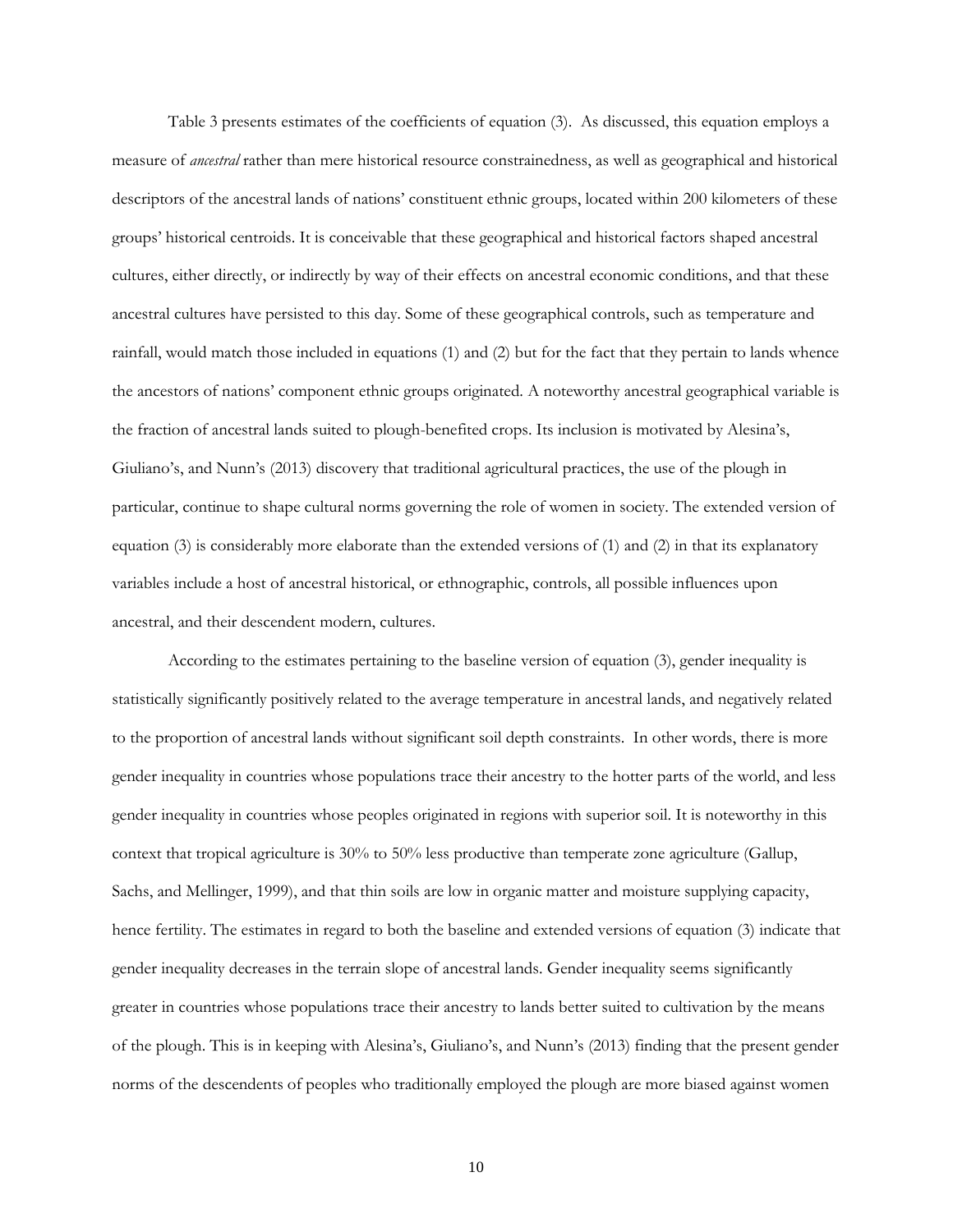than the gender norms of the descendents of those who depended on the hoe. As before, gender inequality decreases in current per capita income once a certain low income threshold is crossed. Gender inequality is also statistically significantly negatively related to the share of agriculture in GDP. The estimates pertaining to the baseline version of equation (3) indicate that there is more gender inequality in Asia than in Northern Africa, *ceteris paribus*, whereas the estimates in regard to the equation's extended version point to more gender inequality in Oceania. Both sets of estimates indicate that there is greater gender inequality in North and South America and Sub-Saharan Africa than in Northern Africa, all else being equal. Once again, Islam appears associated with greater gender inequality.

It is especially noteworthy that gender inequality is statistically significantly negatively related to the agricultural suitability of ancestral lands. Estimates of the coefficients of both the baseline and extended versions of equation (3) indicate that a one percent increase in the share of ancestral lands suited to agriculture lowers the expected value of the Gender Inequality Index by approximately 0.0002.

In sum, all three of our modes of cross-country inquiry point to a statistically significant negative relationship between modern gender inequality and historical access to cultivable land. This is supportive of our thesis that past economic scarcity, dictated by the lack of agriculturally suitable land, had a hand in the shaping of biased gender norms that persists to this day.

#### **4. Conclusion**

Besides summarizing our findings, this section offers certain stylized facts that, we hope, bolster our conclusion that historical resource constraints are a factor in modern gender inequality. Figure 2 presents a scatter plot of per capita income against the Gender Inequality Index. This scatter diagram has sizeable lateral spread. In other words, there is a considerable range of gender inequality among countries with comparable per capita incomes. Contrast, for example, Qatar to Switzerland, the United Arab Emirates to France, Saudi Arabia to Slovenia, and Afghanistan to Macedonia. Might differences in historical access to arable land explain some of the difference in gender inequality between, say, Saudi Arabia and Slovenia? By figure 3, Switzerland, France, Slovenia, and Macedonia are considerably better endowed with potential arable land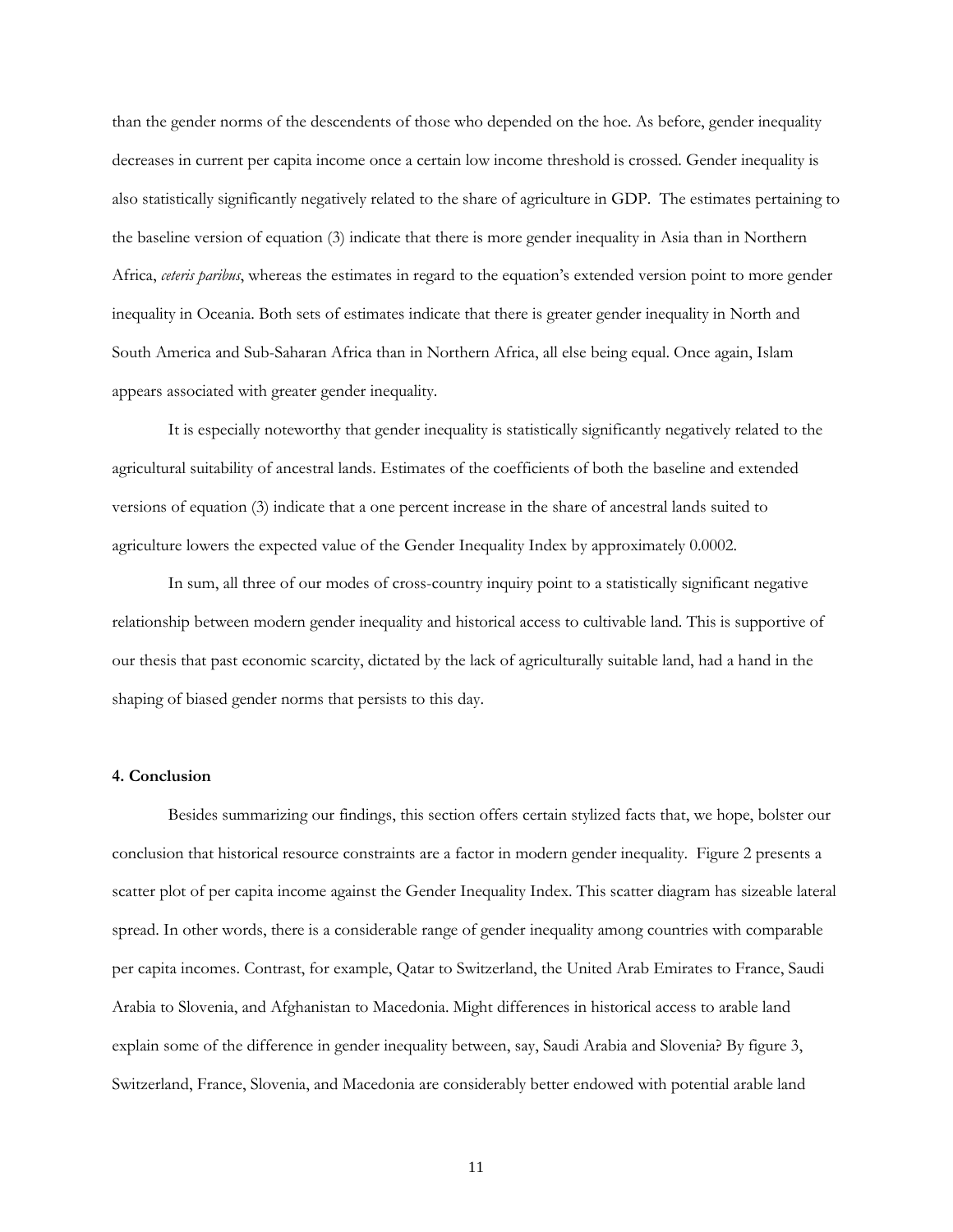than, respectively, Qatar, the United Arab Emirates, Saudi Arabia, and Afghanistan. Some may question these particular comparisons for the reason that Islam, which, arguably, enshrines a degree of gender inequality, is the dominant religion in all four of the above countries in which women are more disadvantaged. In other words, that these are apples-to-oranges comparisons may be an objection. However, religions arose in social contexts. Therefore, it is wholly plausible that they embraced aspects of the cultures within which they were born. After all, Christianity began to "absorb and Christianize pagan religious ideas and practices" in the fourth century (Bradshaw, 2002). Thus, Islam's view of women may really predate Islam, and it is not inconceivable that this view was shaped in part by the resource-poor environment of the Arabian Peninsula.

Figure 3 is suggestive of a negative relation between gender inequality and the endowment of arable land, in that the portrayed vertical spikes appear taller near the Y-axis than further along the X-axis, that is, countries more poorly endowed with potential arable land seem to suffer greater gender inequality. This negative relationship is perhaps more clearly viewed in figure 4, a rearrangement of figure 3. The spikes portrayed in figure 4 seem taller nearer the y-axis than further along the x-axis, that is, countries in which there is less gender inequality appear better endowed with potential arable land.

The final stylized facts supportive of our thesis are found in table 4, which lists the country with the least gender inequality and that with the most gender inequality within each decile of per capita income. In the majority of deciles, the country with the least gender inequality has a larger percentage of potential arable land than the country with the most gender inequality. The 4<sup>th</sup> and 8<sup>th</sup> deciles are exceptions, in that Mongolia, with a much smaller proportion of potential arable land than the Republic of the Congo, nevertheless suffers less gender inequality, and Slovenia sees less gender inequality than Uruguay despite possessing a smaller percentage of potential arable land. Perhaps Slovenia, carved from former communist Yugoslavia, benefits from communism's preoccupation with gender equality. Mongolia too was communist once, but its advantage may lie as well in the nomadic pastoral character of its people<sup>6</sup> . Diamond (1987) writes that "freed from the need to transport their babies during a nomadic existence, and under pressure to produce more

 $\overline{a}$ 

<sup>6</sup> Some 30 percent of its population remains nomadic or semi-nomadic.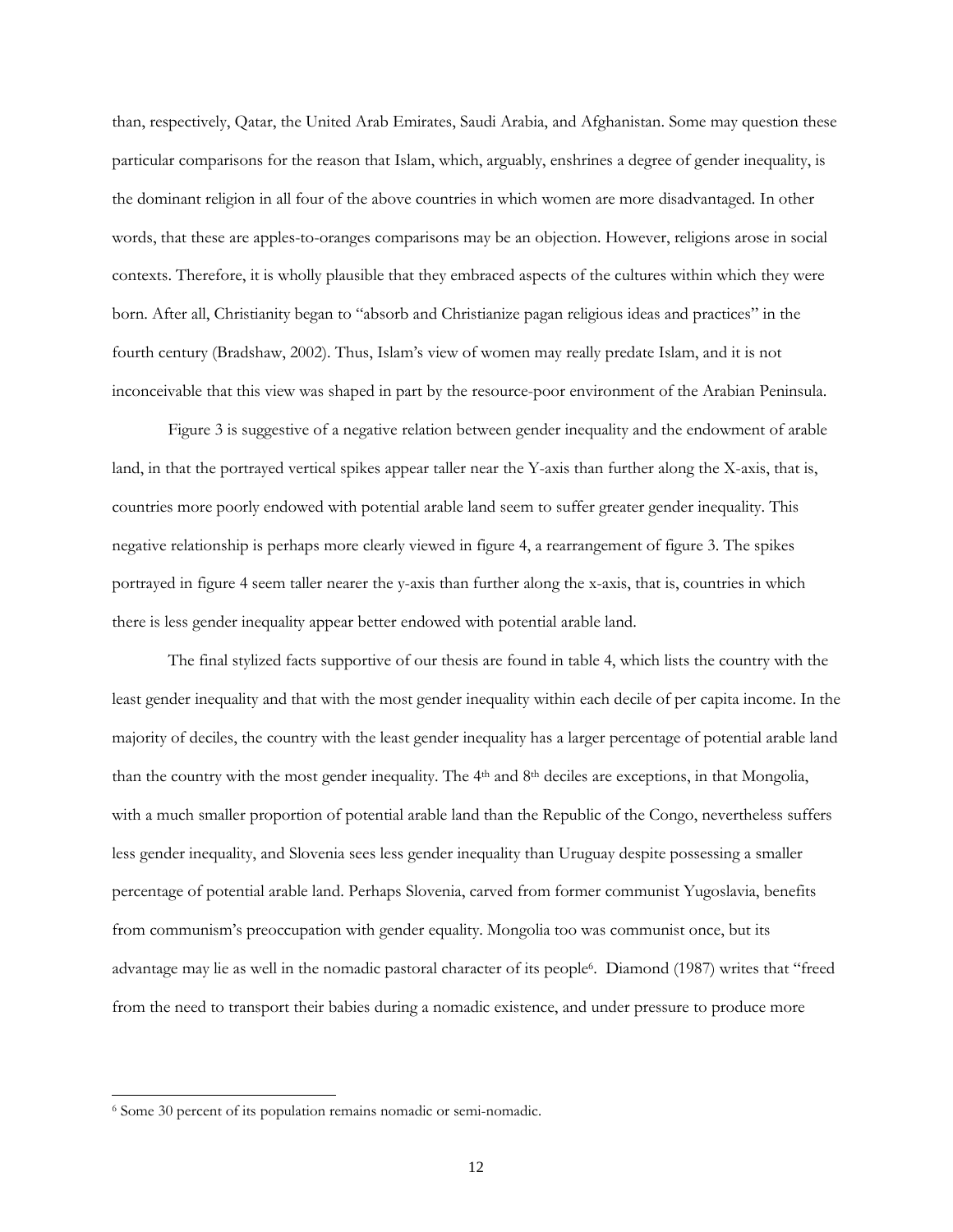hands to till the fields, farming women tended to have more frequent pregnancies<sup>7</sup>". He also holds that "women in agricultural societies were sometimes made beasts of burden". So it is possible women in Mongolia suffer less gender inequality because theirs was never a life of settled agriculture.

Towards a last bolstering of our thesis of a connection between the historical availability of arable land and modern gender inequality, we offer the prospect of an indirect relationship between the two, based not on scarcity engendering the favoring of males but on the role of the scarcity of arable land in farmers' adoption of the plough. Alesina, Giuliano, and Nunn (2013) argue that the adoption of the plough diminished women's role in agriculture and led to a gender-based division of labor wherein women made their contributions from home. This division of labor, they contend, led to cultural norms biased against women. The advent of the plough was inimical to women's place in economic life for three reasons. First, the use of the plough calls for more upper body strength than women typically possess, both because it is a heavy implement and since the large draft animals that draw it must be controlled. Second, since small children in the vicinity of its operation are endangered by it, and ploughing isn't an activity conducive to frequent and unanticipated interruption, the plough may not be handled by persons whose other responsibility is childcare. Third, since the plough can cut the roots of weeds, its use may obviate the need for weeding, a task that mostly fell to women and children. While Alesina's, Giuliano's, and Nunn's is a persuasive argument, we, like Boserup (1965), hold that it is the availability of arable land that is at least partially instrumental in the adoption of the plough. Boserup (1965) argued that the plough becomes especially useful when the fallow period between crops is so short that fallow land is taken over by mere grass rather more substantial vegetation like bushes and trees. Slashing and burning easily clear bushes and trees, but the roots of grass are so resilient to fire that their removal is greatly helped by the plough. The duration of the fallow period, in turn, depends on the availability of arable land. Where arable land is scarce, farmers can ill afford to keep land fallow for long. Therefore, the adoption of the plough may be tied to the scarcity of arable land. Table 5 presents the results of an OLS regression of the proportions of nations' populations traced to ancestors who

-

<sup>7</sup> Recall that the Gender Inequality Index incorporates the Maternal Mortality Ratio and the Adolescent Fertility Rate. More frequent pregnancies tend to raise the Maternal Mortality Ratio, and the pressure to produce more hands to till the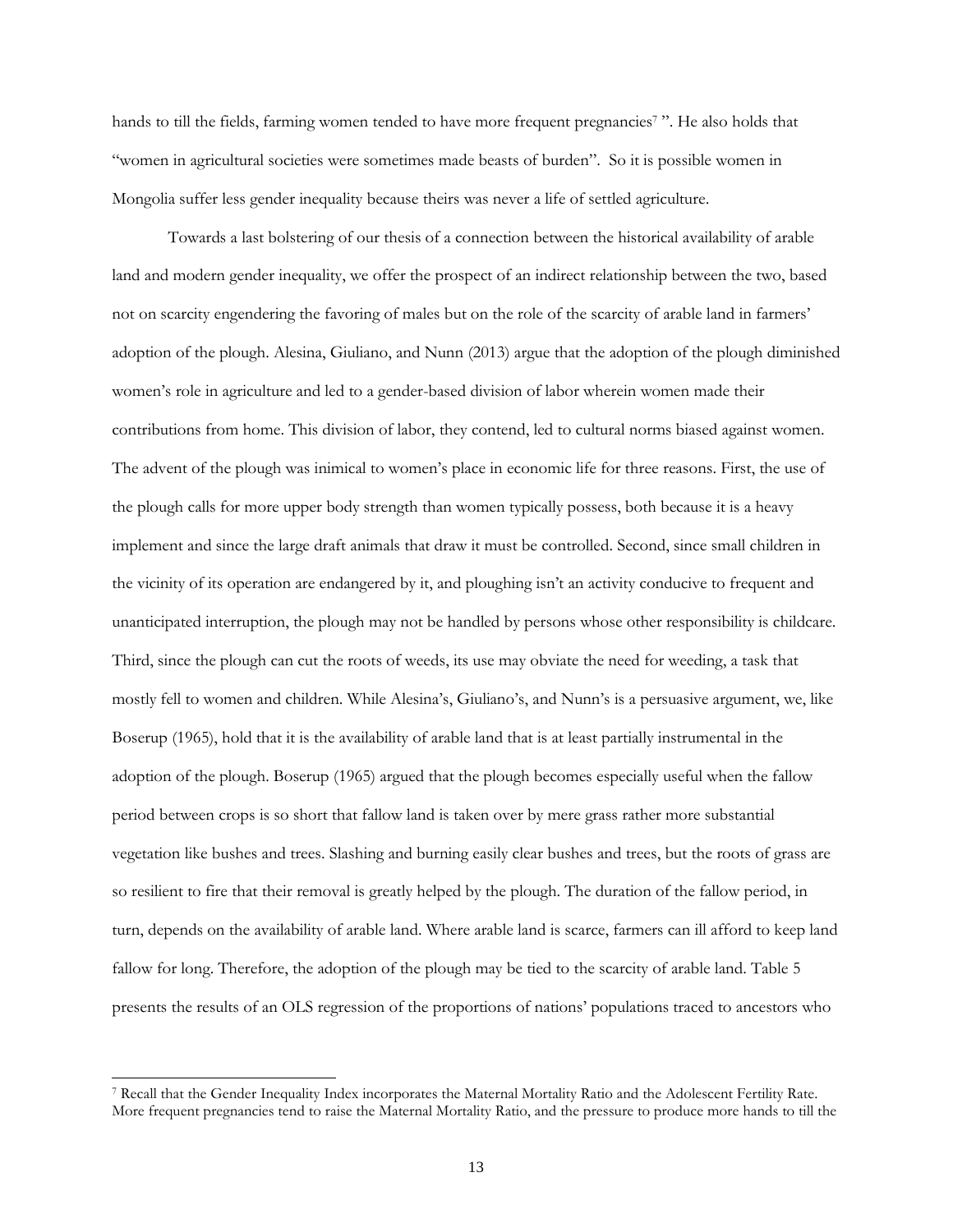used the plough, against the proportions of nations' ancestral lands suited to agriculture, the proportions of nations' ancestral lands conducive to the cultivation of plough-benefited crops, and a host of other ancestral geographical and historical controls. The estimates point to a negative relation between ancestral plough use and the ancestral availability of agriculturally suitable land. In other words, it seems that the historical availability of arable land was a factor in the adoption of the plough, a change in agricultural technique that, by Alesina, Giuliano, and Nunn (2013), then altered societal norms in a manner that widened gender inequality.

In sum, this study seeks to discover whether historical resource constrainedness, gauged by the historical availability of arable land, is an influence upon modern gender inequality. It finds that the proportion of national land area that is potentially arable, potential arable land per capita in the year 1 AD, and the proportion of national ancestral land suited to agriculture are each statistically significantly negatively related to the UNDP's Gender Inequality Index. We consider this finding supportive our thesis that historical resource constrainedness played a role in the emergence of gender norms biased against women that remain to this day.

-

fields may well bring large numbers of adolescent girls into matrimony and child bearing. It is notable that the Total Fertility Rate in Mongolia is 2.4 as opposed to 5 in the Republic of the Congo.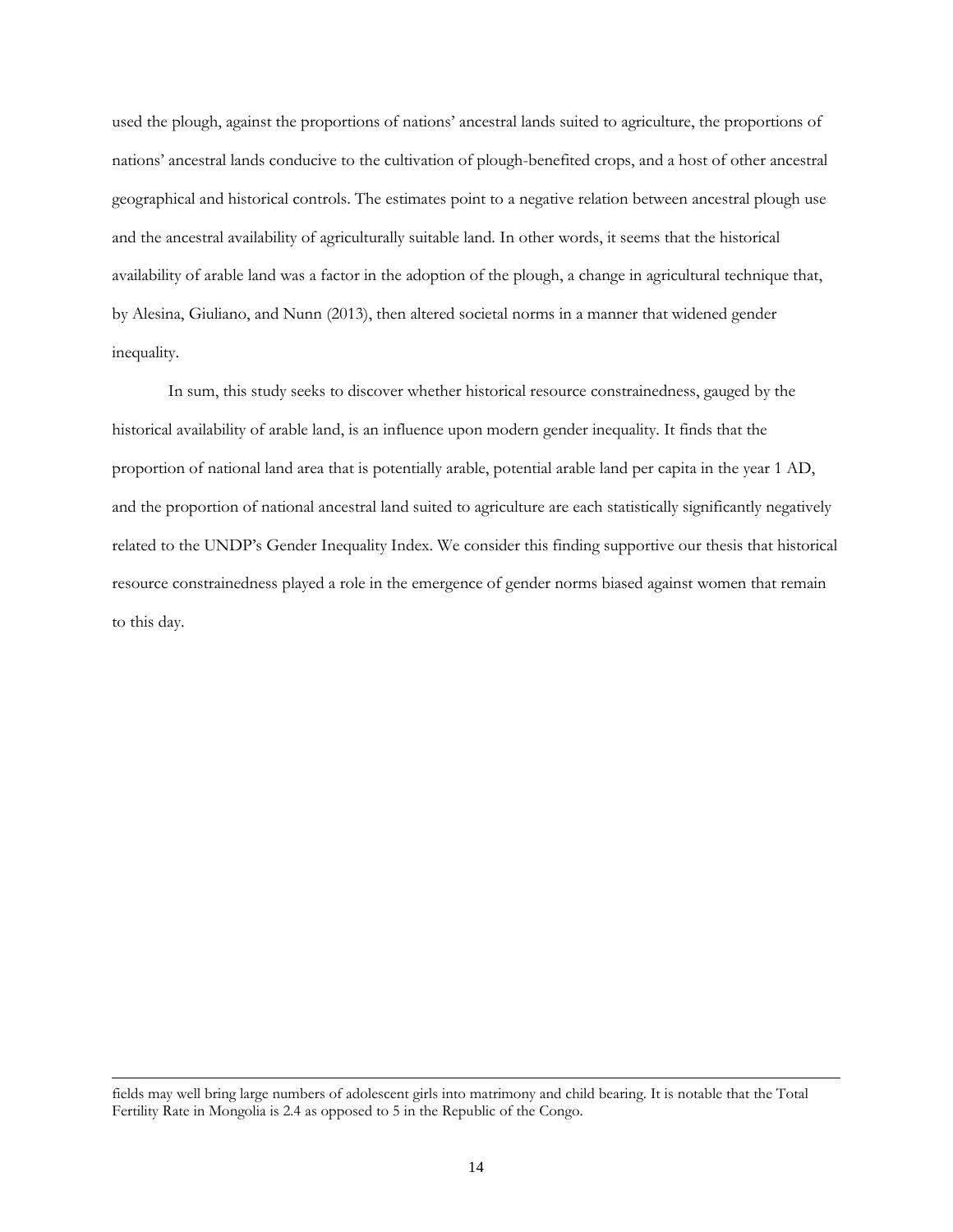|                                                                        |          | <b>Sample Statistics</b> | OLS Estimates of Equation (1) |        |              |          |
|------------------------------------------------------------------------|----------|--------------------------|-------------------------------|--------|--------------|----------|
|                                                                        | Mean     | S.E.                     | Coeff.                        | S.E.   | Coeff.       | S.E.     |
| <b>Dependent Variable</b>                                              |          |                          | baseline                      |        |              | extended |
| Gender Inequality Index in 2012                                        | 0.385    | 0.188                    |                               |        |              |          |
| <b>Explanatory Variables</b>                                           |          |                          |                               |        |              |          |
| constant                                                               |          |                          | 0.1290                        | 0.2797 | 0.0216       | 0.2954   |
| Key Variable                                                           |          |                          |                               |        |              |          |
| In(percentage of country's land area that is<br>potentially arable)    | 3.106    | 2.072                    | $-0.0247***$                  | 0.0057 | $-0.0234***$ | 0.0058   |
| Geo-Climatic Controls                                                  |          |                          |                               |        |              |          |
| In(average yearly precipitation in mm)                                 | 6.688    | 0.898                    | 0.0154                        | 0.0162 | 0.0259       | 0.0173   |
| monthly average temperature in degrees Celsius                         | 17.715   | 8.512                    | $0.0082***$                   | 0.0021 | $0.0062**$   | 0.0024   |
| In(mean elevation in km)                                               | $-0.928$ | 0.913                    | 0.0155                        | 0.0198 | 0.0153       | 0.0208   |
| In(measure of terrain roughness)                                       | $-1.997$ | 0.889                    | $-0.0322*$                    | 0.0188 | $-0.0348*$   | 0.0190   |
| fraction of land area in the geographical tropics                      | 0.458    | 0.476                    | $-0.0803$                     | 0.0379 | $-0.0653$    | 0.0408   |
| In(mean distance in km to nearest coastline or<br>sea-navigable river) | 5.045    | 1.279                    | 0.0103                        | 0.0113 | 0.0134       | 0.0129   |
| fraction of land area in which malaria is endemic                      | 0.627    | 0.416                    | 0.0195                        | 0.0238 | $0.0403*$    | 0.0240   |
| Contemporary Controls                                                  |          |                          |                               |        |              |          |
| In(nominal per capita income in 2012 - USD)                            | 8.597    | 1.541                    | 0.0543                        | 0.0500 | $0.1083*$    | 0.0591   |
| In(nominal per capita income in 2012 - USD)                            | 76.063   | 26.890                   | $-0.0071**$                   | 0.0028 | $-0.0112***$ | 0.0036   |
| squared                                                                |          |                          |                               |        |              |          |
| dummy variable for Asia                                                | 0.286    | 0.453                    | 0.0503                        | 0.0443 | 0.0500       | 0.0456   |
| dummy variable for Europe                                              | 0.233    | 0.424                    | 0.0278                        | 0.0518 | 0.0643       | 0.0670   |
| dummy variable for N. America                                          | 0.105    | 0.308                    | $0.1435***$                   | 0.0524 | $0.1443**$   | 0.0599   |
| dummy variable for Oceania                                             | 0.023    | 0.149                    | 0.0730                        | 0.0644 | 0.1110       | 0.0710   |
| dummy variable for S. America                                          | 0.090    | 0.288                    | $0.1252**$                    | 0.0532 | $0.1425**$   | 0.0601   |
| dummy variable for Sub-Saharan Africa                                  | 0.233    | 0.424                    | $0.1301**$                    | 0.0501 | $0.1193**$   | 0.0536   |
| <b>Additional Contemporary Controls</b>                                |          |                          |                               |        |              |          |
| years of civil conflict 1816 - 2007                                    | 8.571    | 15.298                   |                               |        | 0.0005       | 0.0006   |
| years of inter-state conflict 1816 - 2007                              | 5.195    | 8.800                    |                               |        | 0.0002       | 0.0011   |
| indicator of experience of communism                                   | 0.271    | 0.446                    |                               |        | $-0.0029$    | 0.0216   |
| fraction of population of European descent                             | 0.3479   | 0.4244                   |                               |        | $-0.0377$    | 0.0527   |
| In(agriculture's percentage share in GDP)                              | 1.941    | 1.245                    |                               |        | $-0.0336*$   | 0.0174   |
| In(industry's percentage share in GDP)                                 | 3.359    | 0.404                    |                               |        | $-0.0307$    | 0.0246   |
| fraction of population that is Catholic                                | 0.295    | 0.336                    |                               |        | 0.0275       | 0.0392   |
| fraction of population that is Protestant                              | 0.113    | 0.176                    |                               |        | 0.0840       | 0.0560   |
| fraction of population belonging to other                              | 0.090    | 0.122                    |                               |        | 0.0741       | 0.0809   |
| Christian denominations                                                |          |                          |                               |        |              |          |
| fraction of population that is Muslim                                  | 0.231    | 0.345                    |                               |        | $0.0964**$   | 0.0389   |
| fraction of population that is Hindu                                   | 0.024    | 0.102                    |                               |        | 0.0739       | 0.0780   |
| Adjusted $R^2$                                                         |          |                          |                               | 0.8398 |              | 0.8507   |
| $\mathbf n$                                                            |          |                          |                               | 133    |              |          |

#### **Table 1: Gender Inequality and Potential arable land**

Note: The superscripts \*\*\*, \*\*, and \* denote significance at the 1%, 5%, and 10% levels, respectively.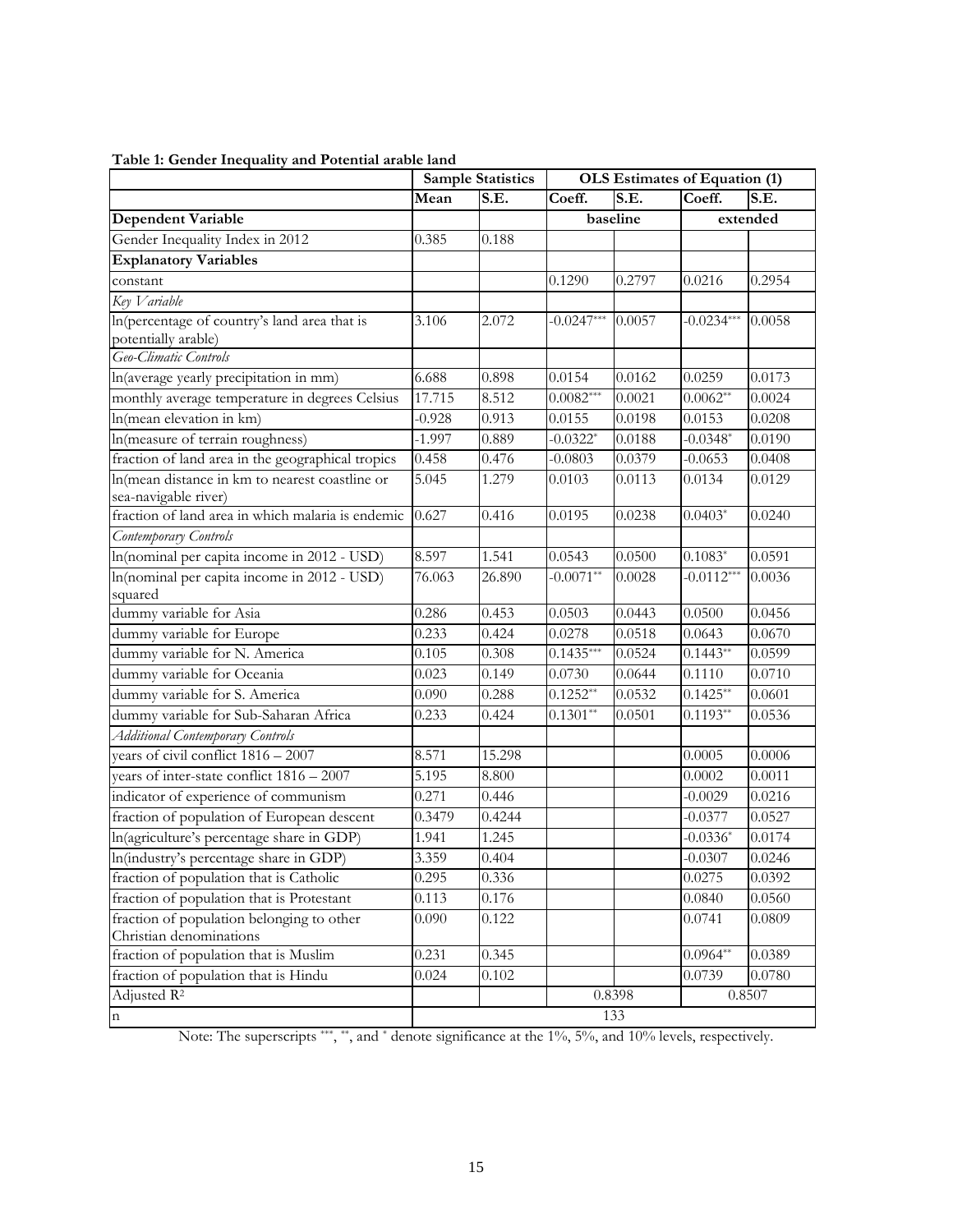|                                                                        |          | <b>Sample Statistics</b>                | OLS Estimates of Equation (2) |          |                                                             |          |
|------------------------------------------------------------------------|----------|-----------------------------------------|-------------------------------|----------|-------------------------------------------------------------|----------|
|                                                                        | Mean     | S.E.                                    | Coeff.                        | S.E.     | Coeff.                                                      | S.E.     |
| <b>Dependent Variable</b>                                              |          |                                         |                               | baseline |                                                             | extended |
| Gender Inequality Index in 2012                                        | 0.385    | 0.198                                   |                               |          |                                                             |          |
| <b>Explanatory Variables</b>                                           |          |                                         |                               |          |                                                             |          |
| constant                                                               |          |                                         | 0.1039                        | 0.3835   | $-0.1281$                                                   | 0.4564   |
| Key Variable                                                           |          |                                         |                               |          |                                                             |          |
| In(potential arable land per capita in the year 1<br>AD)               | 3.024    | 2.299                                   | $-0.0178***$                  | 0.0064   | $-0.0139**$                                                 | 0.0066   |
| Geo-Climatic Controls                                                  |          |                                         |                               |          |                                                             |          |
| In(average yearly precipitation in mm)                                 | 6.661    | 0.881                                   | 0.0014                        | 0.0195   | $-0.0002$                                                   | 0.0218   |
| monthly average temperature in degrees Celsius                         | 17.219   | 8.587                                   | $0.0071**$                    | 0.0031   | 0.0050                                                      | 0.0038   |
| In(mean elevation in km)                                               | $-0.930$ | 0.921                                   | 0.0289                        | 0.0197   | $0.0420*$                                                   | 0.0221   |
| In(measure of terrain roughness)                                       | $-1.982$ | 0.888                                   | $-0.0380*$                    | 0.0224   | $-0.0481**$                                                 | 0.0239   |
| fraction of land area in the geographical tropics                      | 0.426    | 0.481                                   | $-0.0406$                     | 0.0463   | 0.0181                                                      | 0.0579   |
| In(mean distance in km to nearest coastline or<br>sea-navigable river) | 338.030  | 473.584                                 | 0.0000                        | 0.0000   | 0.0000                                                      | 0.0000   |
| fraction of land area in which malaria is endemic                      | 0.617    | 0.409                                   | $-0.0164$                     | 0.0292   | 0.0154                                                      | 0.0318   |
| Contemporary Controls                                                  |          |                                         |                               |          |                                                             |          |
| In(nominal per capita income in 2012 - USD)                            | 8.502    | 1.496                                   | 0.0845                        | 0.0690   | $0.1737*$                                                   | 0.0881   |
| In(nominal per capita income in 2012 - USD)                            | 74.363   | 26.275                                  | $-0.0085**$                   | 0.0040   | $-0.01\overline{40^{***}}$                                  | 0.0051   |
| squared                                                                |          |                                         |                               |          |                                                             |          |
| dummy variable for Asia                                                | 0.307    | 0.464                                   | 0.0730                        | 0.0465   | 0.0718                                                      | 0.0483   |
| dummy variable for Europe                                              | 0.297    | 0.459                                   | 0.0149                        | 0.0563   | 0.0901                                                      | 0.1290   |
| dummy variable for N. America                                          | 0.079    | 0.271                                   | $0.1774***$                   | 0.0579   | $0.1448*$                                                   | 0.0745   |
| dummy variable for Oceania                                             | 0.010    | 0.100                                   | $0.2605***$                   | 0.0936   | $0.1988**$                                                  | 0.0989   |
| dummy variable for S. America                                          | 0.040    | 0.196                                   | $0.1442**$                    | 0.0688   | 0.1212                                                      | 0.0884   |
| dummy variable for Sub-Saharan Africa                                  | 0.228    | 0.421                                   | $0.1818***$                   | 0.0544   | $0.1295**$                                                  | 0.0614   |
| <b>Additional Contemporary Controls</b>                                |          |                                         |                               |          |                                                             |          |
| years of civil conflict $1816 - 2007$                                  | 8.762    | 16.386                                  |                               |          | 0.0002                                                      | 0.0006   |
| years of inter-state conflict $1816 - 2007$                            | 5.238    | 9.072                                   |                               |          | 0.0000                                                      | 0.0012   |
| indicator of experience of communism                                   | 0.307    | 0.464                                   |                               |          | $-0.0005$                                                   | 0.0307   |
| fraction of population of European descent                             | 0.341    | 0.437                                   |                               |          | $-0.0758$                                                   | 0.1235   |
| In(agriculture's percentage share in GDP)                              | 2.004    | 1.201                                   |                               |          | $-0.0233$                                                   | 0.0211   |
| In(industry's percentage share in GDP)                                 | 3.367    | 0.415                                   |                               |          | $-0.0413$                                                   | 0.0278   |
| fraction of population that is Catholic                                | 0.266    | 0.332                                   |                               |          | 0.0440                                                      | 0.0481   |
| fraction of population that is Protestant                              | 0.102    | 0.172                                   |                               |          | $0.1207*$                                                   | 0.0705   |
| fraction of population belonging to other                              | 0.076    | 0.116                                   |                               |          | $0.1723*$                                                   | 0.0976   |
| Christian denominations                                                |          |                                         |                               |          |                                                             |          |
| fraction of population that is Muslim                                  | 0.271    | 0.366                                   |                               |          | $0.1017**$                                                  | 0.0450   |
| fraction of population that is Hindu                                   | 0.023    | 0.110                                   |                               |          | 0.0974                                                      | 0.0873   |
| Adjusted R <sup>2</sup>                                                |          |                                         |                               | 0.8570   |                                                             | 0.8619   |
| n                                                                      |          |                                         |                               |          | 101 (sample excludes New World countries in which Europeans |          |
|                                                                        |          | make up half or more of the population) |                               |          |                                                             |          |

**Table 2: Gender Inequality and Potential Arable Land Per Capita in the Year 1 AD** 

Note: The superscripts \*\*\*, \*\*, and \* denote significance at the 1%, 5%, and 10% levels, respectively.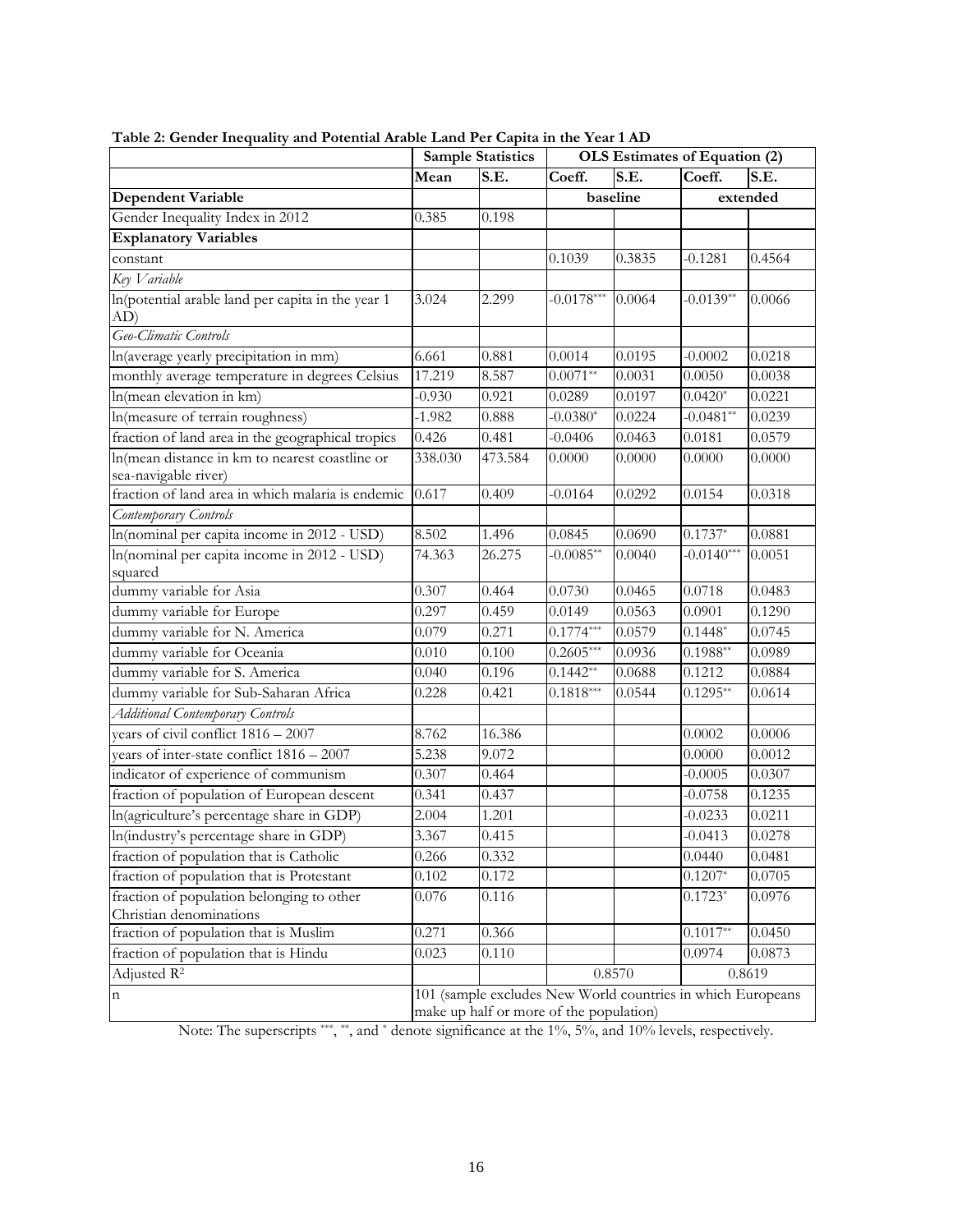|                                                                                                                  |          | <b>Sample Statistics</b> | OLS Estimates of Equation (3) |          |              |          |
|------------------------------------------------------------------------------------------------------------------|----------|--------------------------|-------------------------------|----------|--------------|----------|
|                                                                                                                  | Mean     | S.E.                     | Coeff.                        | S.E.     | Coeff.       | S.E.     |
| <b>Dependent Variable</b>                                                                                        |          |                          |                               | baseline |              | extended |
| Gender Inequality Index in 2012                                                                                  | 0.384    | 0.186                    |                               |          |              |          |
| <b>Explanatory Variables</b>                                                                                     |          |                          |                               |          |              |          |
| constant                                                                                                         |          |                          | $0.7288***$                   | 0.2731   | $0.5488*$    | 0.3155   |
| Key Variable                                                                                                     |          |                          |                               |          |              |          |
| In(percentage of country's ancestral lands<br>suited to agriculture)                                             | 3.574    | 1.271                    | $-0.0238***$                  | 0.0070   | $-0.0205***$ | 0.0076   |
| Ancestral Geo-Climatic Controls                                                                                  |          |                          |                               |          |              |          |
| In(average monthly precipitation in ancestral<br>lands in mm)                                                    | 4.217    | 0.836                    | $-0.0133$                     | 0.0128   | 0.0053       | 0.0178   |
| daily average temperature in ancestral lands<br>in degrees Celsius                                               | 17.935   | 6.911                    | $0.0047*$                     | 0.0028   | 0.0044       | 0.0033   |
| In(percentage of ancestral lands with no<br>significant soil depth constraints)                                  | $-0.251$ | 0.258                    | $-0.0697*$                    | 0.0370   | $-0.0671$    | 0.0441   |
| In(terrain slope – rise as a percentage of run -<br>of ancestral lands)                                          | 2.539    | 0.612                    | $-0.0564***$                  | 0.0173   | $-0.0559***$ | 0.0202   |
| fraction of ancestral lands in the tropical or<br>sub-tropical ecological zones                                  | 0.734    | 0.423                    | 0.0385                        | 0.0419   | 0.0117       | 0.0449   |
| fraction of ancestral lands suited to crops<br>whose cultivation benefits greatly from<br>adoption of the plough | 0.519    | 0.404                    | $0.1247**$                    | 0.0486   | $0.1621***$  | 0.0543   |
| Contemporary Controls                                                                                            |          |                          |                               |          |              |          |
| In(nominal per capita income in 2012 - USD)                                                                      | 8.616    | 1.522                    | 0.0694                        | 0.0531   | 0.0869       | 0.0660   |
| In(nominal per capita income in 2012 - USD)<br>squared                                                           | 76.367   | 26.559                   | $-0.0083***$                  | 0.0030   | $-0.0106***$ | 0.0039   |
| dummy variable for Asia                                                                                          | 0.281    | 0.451                    | $0.0705*$                     | 0.0426   | 0.0733       | 0.0446   |
| dummy variable for Europe                                                                                        | 0.230    | 0.422                    | $-0.0048$                     | 0.0487   | 0.0800       | 0.0703   |
| dummy variable for N. America                                                                                    | 0.115    | 0.320                    | $0.1599***$                   | 0.0506   | $0.1682***$  | 0.0639   |
| dummy variable for Oceania                                                                                       | 0.022    | 0.146                    | 0.1035                        | 0.0670   | $0.1821**$   | 0.0785   |
| dummy variable for S. America                                                                                    | 0.086    | 0.282                    | $0.1463***$                   | 0.0510   | $0.1807***$  | 0.0627   |
| dummy variable for Sub-Saharan Africa                                                                            | 0.237    | 0.427                    | $0.1961***$                   | 0.0496   | $0.1426**$   | 0.0576   |
| <b>Additional Contemporary Controls</b>                                                                          |          |                          |                               |          |              |          |
| vears of civil conflict $1816 - 2007$                                                                            | 8.223    | 15.054                   |                               |          | 0.0002       | 0.0006   |
| years of inter-state conflict $1816 - 2007$                                                                      | 4.971    | 8.671                    |                               |          | $-0.0003$    | 0.0012   |
| indicator of experience of communism                                                                             | 0.266    | 0.444                    |                               |          | $-0.0120$    | 0.0227   |
| fraction of population of European descent                                                                       | 0.342    | 0.423                    |                               |          | $-0.0773$    | 0.0534   |
| In(agriculture's percentage share in GDP)                                                                        | 1.921    | 1.234                    |                               |          | $-0.0326*$   | 0.0172   |
| In(industry's percentage share in GDP)                                                                           | 3.336    | 0.421                    |                               |          | 0.0030       | 0.0211   |
| fraction of population that is Catholic                                                                          | 0.291    | 0.332                    |                               |          | $-0.0007$    | 0.0412   |
| fraction of population that is Protestant                                                                        | 0.119    | 0.183                    |                               |          | 0.0021       | 0.0583   |
| fraction of population belonging to other<br>Christian denominations                                             | 0.091    | 0.122                    |                               |          | 0.0941       | 0.0816   |
| fraction of population that is Muslim                                                                            | 0.232    | 0.346                    |                               |          | $0.0888**$   | 0.0408   |
| fraction of population that is Hindu                                                                             | 0.026    | 0.106                    |                               |          | 0.1055       | 0.0732   |

#### **Table 3: Gender Inequality and Ancestral Arable Land**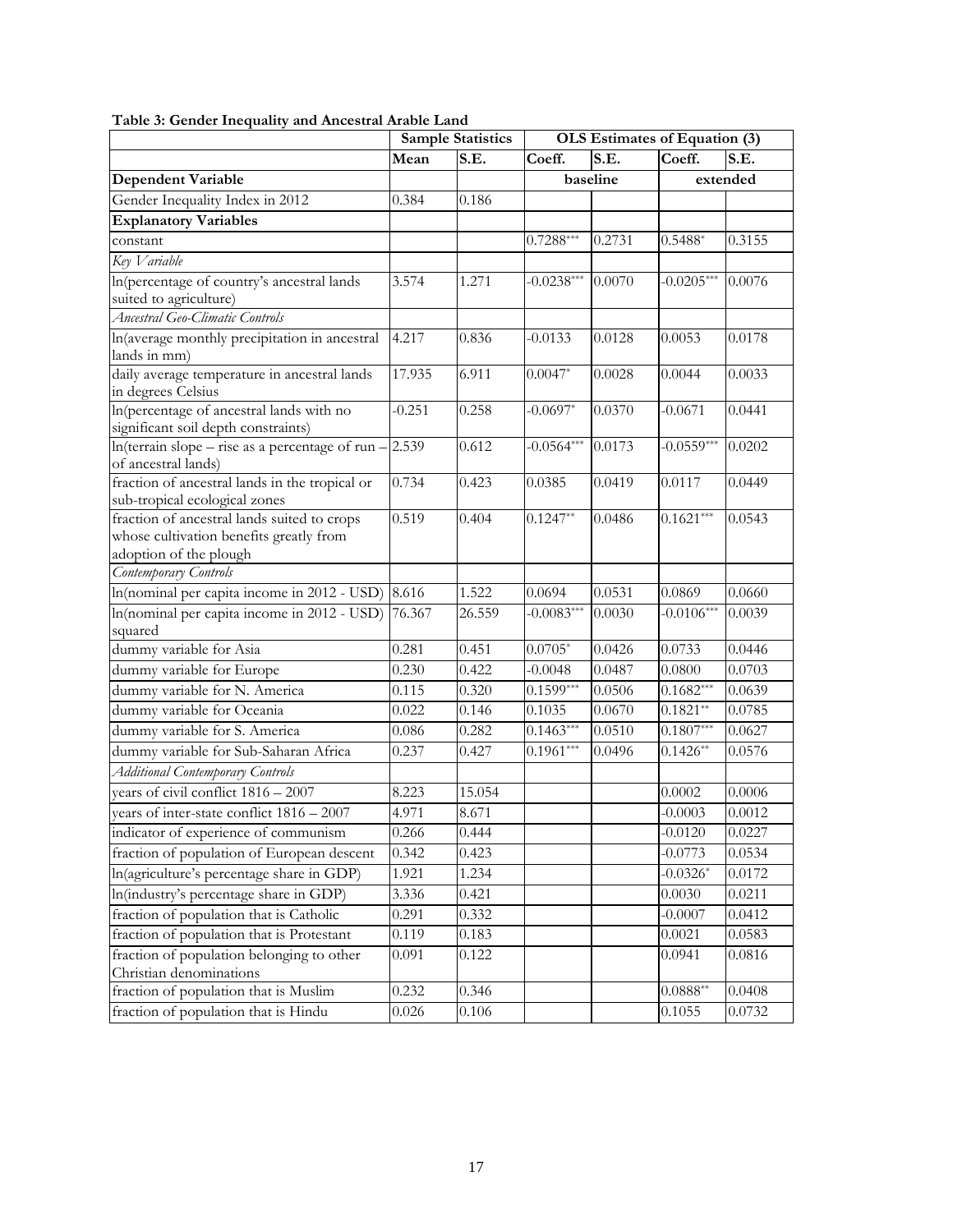|                                                                                                                   |          | <b>Sample Statistics</b>                   | OLS Estimates of Equation (3) |          |             |          |  |  |
|-------------------------------------------------------------------------------------------------------------------|----------|--------------------------------------------|-------------------------------|----------|-------------|----------|--|--|
|                                                                                                                   | Mean     | $\overline{\mathbf{S} \cdot \mathbf{E}}$ . | Coeff.                        | S.E.     | Coeff.      | S.E.     |  |  |
| <b>Dependent Variable</b>                                                                                         |          |                                            |                               | baseline |             | extended |  |  |
| <b>Ancestral Historical Controls</b>                                                                              |          |                                            |                               |          |             |          |  |  |
| fraction of population with ancestors who<br>domesticated large animals                                           | 0.927    | 0.203                                      |                               |          | 0.0326      | 0.0612   |  |  |
| average number of levels of jurisdiction<br>(hierarchies) in ancestral societies                                  | 3.320    | 1.059                                      |                               |          | $-0.0221**$ | 0.0109   |  |  |
| index of the complexity of ancestral<br>settlement patterns                                                       | 6.285    | 1.360                                      |                               |          | $0.0159*$   | 0.0095   |  |  |
| fraction of population with ancestors who<br>practiced intensive agriculture                                      | 0.605    | 0.432                                      |                               |          | $-0.0454$   | 0.0341   |  |  |
| In(percentage share of the herding of large<br>animals in ancestral subsistence activities)                       | 3.055    | 0.683                                      |                               |          | 0.0329      | 0.0252   |  |  |
| In(percentage share of hunting in ancestral<br>subsistence activities)                                            | 1.545    | 0.700                                      |                               |          | 0.0216      | 0.0212   |  |  |
| fraction of population with ancestors in<br>whose societies there was an absence of<br>inheritance rights to land | 0.132    | 0.280                                      |                               |          | 0.0171      | 0.0352   |  |  |
| fraction of population with ancestors whose<br>societies were patrilocal                                          | 0.659    | 0.416                                      |                               |          | $-0.0323$   | 0.0264   |  |  |
| fraction of population with ancestors whose<br>societies were matrilocal                                          | 0.040    | 0.136                                      |                               |          | $-0.0616$   | 0.0711   |  |  |
| fraction of population with ancestors who<br>lived in nuclear families                                            | 0.317    | 0.376                                      |                               |          | $-0.0088$   | 0.0485   |  |  |
| fraction of population with ancestors who<br>lived in extended families                                           | 0.556    | 0.396                                      |                               |          | $-0.0553$   | 0.0460   |  |  |
| average year of first observation of country's<br>constituent ethnic groups                                       | 1744.525 | 715.999                                    |                               |          | 0.00002     | 0.00002  |  |  |
| Adjusted R <sup>2</sup>                                                                                           |          |                                            |                               | 0.8282   |             | 0.8499   |  |  |
| $\mathbf n$                                                                                                       |          |                                            |                               | 139      |             |          |  |  |

**Table 3: Gender Inequality and Ancestral Arable Land (continued)** 

Note: The superscripts \*\*\*, \*\*, and \* denote significance at the 1%, 5%, and 10% levels, respectively.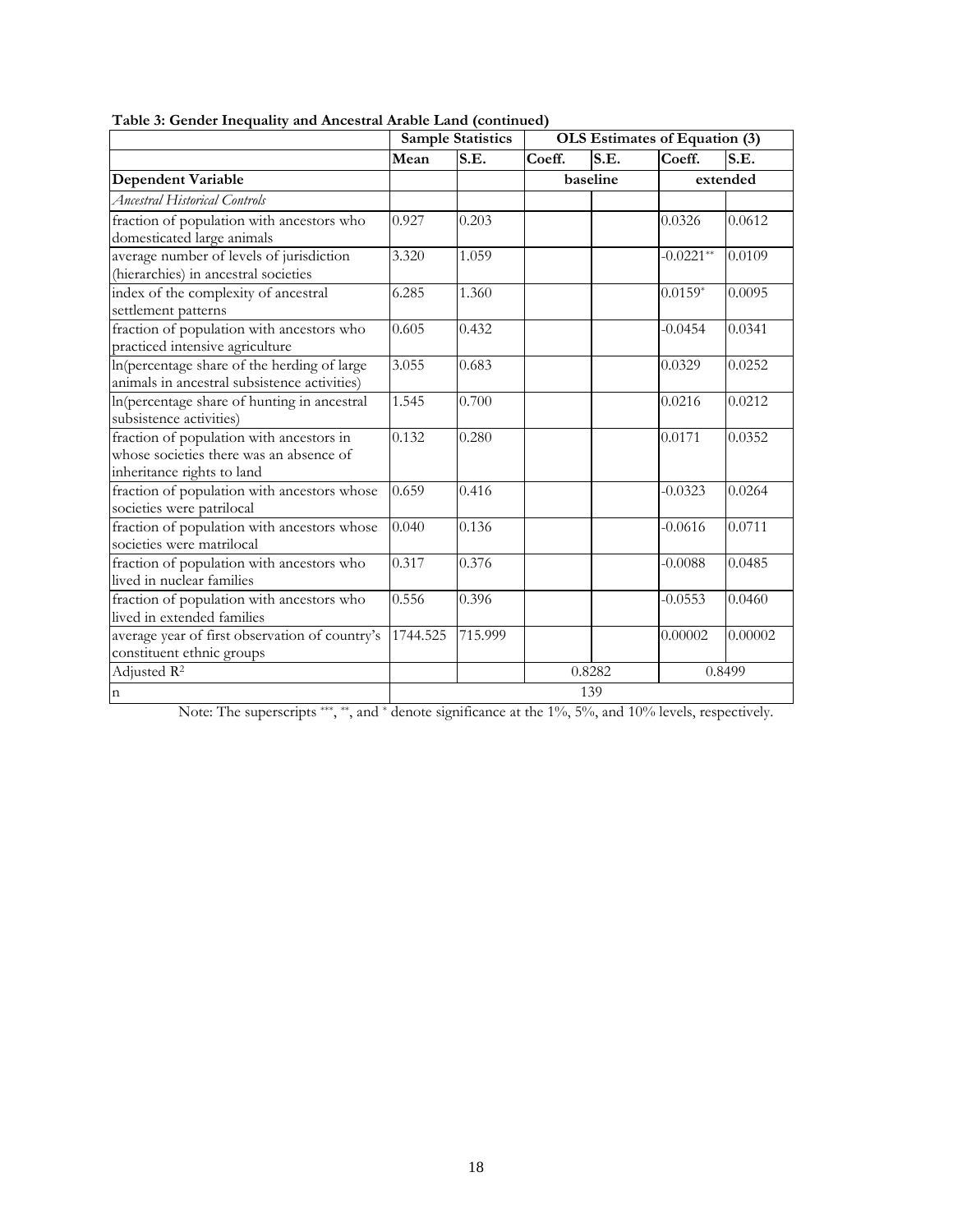|                                       |                                         |              | Value of the Gender<br><b>Inequality Index in 2012</b>                                                                                                                                                                             | Percentage of Land Area<br>that is Potentially Arable |
|---------------------------------------|-----------------------------------------|--------------|------------------------------------------------------------------------------------------------------------------------------------------------------------------------------------------------------------------------------------|-------------------------------------------------------|
| 1 <sup>st</sup> decile of per capita  | Country with least<br>gender inequality | Rwanda       | 0.414                                                                                                                                                                                                                              | 30.24                                                 |
| income in 2012                        | Country with most<br>gender inequality  | Niger        | 0.707                                                                                                                                                                                                                              | 8.11                                                  |
| 2 <sup>nd</sup> decile of per capita  | Country with least<br>gender inequality | Tajikistan   | 0.338<br>13.55<br>0.712<br>4.66<br>37.39<br>0.299<br>0.01<br>0.747<br>0.11<br>0.328<br>0.610<br>67.34<br>0.162<br>39.93<br>6.34<br>0.482<br>0.213<br>21.62<br>0.557<br>10.14<br>91.99<br>0.140<br>0.503<br>31.79<br>0.080<br>50.15 |                                                       |
| income                                | Country with most<br>gender inequality  | Afghanistan  |                                                                                                                                                                                                                                    |                                                       |
| 3rd decile of per capita              | Country with least<br>gender inequality | Vietnam      |                                                                                                                                                                                                                                    |                                                       |
| income                                | Country with most<br>gender inequality  | Yemen        |                                                                                                                                                                                                                                    |                                                       |
| 4 <sup>th</sup> decile of per capita  | Country with least<br>gender inequality | Mongolia     |                                                                                                                                                                                                                                    |                                                       |
| income                                | Country with most<br>gender inequality  | Rep. Congo   | 81.39<br>0.367<br>0.075<br>80.69<br>0.682<br>0.00<br>0.045<br>55.03<br>0.546<br>0.09                                                                                                                                               |                                                       |
| 5 <sup>th</sup> decile of per capita  | Country with least<br>gender inequality | Macedonia    |                                                                                                                                                                                                                                    |                                                       |
| income                                | Country with most<br>gender inequality  | Jordan       |                                                                                                                                                                                                                                    |                                                       |
| 6th decile of per capita              | Country with least<br>gender inequality | China        |                                                                                                                                                                                                                                    |                                                       |
| income                                | Country with most<br>gender inequality  | Iraq         |                                                                                                                                                                                                                                    |                                                       |
| 7 <sup>th</sup> decile of per capita  | Country with least<br>gender inequality | Poland       |                                                                                                                                                                                                                                    |                                                       |
| income                                | Country with most<br>gender inequality  | Panama       |                                                                                                                                                                                                                                    |                                                       |
| 8 <sup>th</sup> decile of per capita  | Country with least<br>gender inequality | Slovenia     |                                                                                                                                                                                                                                    |                                                       |
| income                                | Country with most<br>gender inequality  | Uruguay      |                                                                                                                                                                                                                                    |                                                       |
| 9th decile of per capita              | Country with least<br>gender inequality | Germany      |                                                                                                                                                                                                                                    |                                                       |
| income                                | Country with most<br>gender inequality  | Saudi Arabia |                                                                                                                                                                                                                                    |                                                       |
| 10 <sup>th</sup> decile of per capita | Country with least<br>gender inequality | Netherlands  |                                                                                                                                                                                                                                    |                                                       |
| income                                | Country with most<br>gender inequality  | Qatar        |                                                                                                                                                                                                                                    |                                                       |

**Table 4: Gender Inequality and Potential arable land: An Illustrative Summary**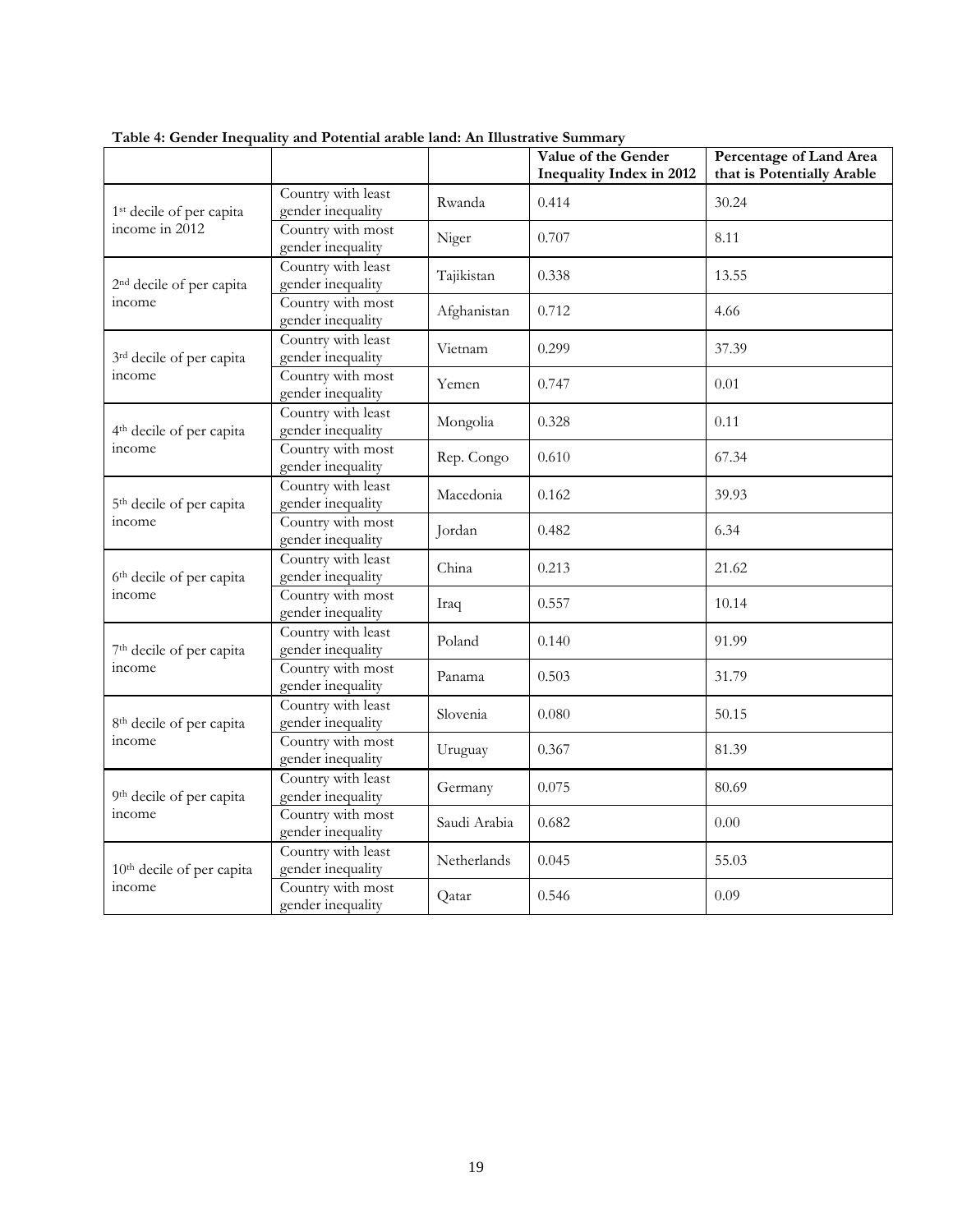|                                                                                                                | <b>Sample Statistics</b> |         | <b>OLS</b> Estimates |         |
|----------------------------------------------------------------------------------------------------------------|--------------------------|---------|----------------------|---------|
|                                                                                                                | Mean                     | S.E.    | Coeff.               | S.E.    |
| <b>Dependent Variable</b>                                                                                      |                          |         |                      |         |
| fraction of population with ancestors who used the plough                                                      | 0.518                    | 0.477   |                      |         |
| <b>Explanatory Variables</b>                                                                                   |                          |         |                      |         |
| Constant                                                                                                       |                          |         | 0.1663               | 0.4713  |
| Key Variable                                                                                                   |                          |         |                      |         |
| In(percentage of country's ancestral lands                                                                     | 3.676                    | 1.192   | $-0.0476***$         | 0.0164  |
| suited to agriculture)                                                                                         |                          |         |                      |         |
| Ancestral Geo-Climatic Controls                                                                                |                          |         |                      |         |
| fraction of ancestral lands suited to crops whose cultivation benefits                                         | 0.483                    | 0.413   | $0.4171***$          | 0.1017  |
| greatly from adoption of the plough                                                                            |                          |         |                      |         |
| In(average monthly precipitation in ancestral lands in mm)                                                     | 4.238                    | 0.807   | $-0.0300$            | 0.0395  |
| daily average temperature in ancestral lands in degrees Celsius                                                | 18.669                   | 6.946   | 0.0015               | 0.0065  |
| In(percentage of ancestral lands with no significant soil depth constraints)                                   | 4.363                    | 0.248   | $-0.0645$            | 0.0832  |
| $ln(terrain slope - rise as a percentage of run - of ancestral lands)$                                         | 2.485                    | 0.643   | $-0.0235$            | 0.0402  |
| fraction of ancestral lands in the tropical or sub-tropical ecological zones                                   | 0.744                    | 0.417   | $-0.1123$            | 0.0835  |
| Continent Dummy Variables                                                                                      |                          |         |                      |         |
| dummy variable for Asia                                                                                        | 0.235                    | 0.425   | 0.0765               | 0.0864  |
| dummy variable for Europe                                                                                      | 0.205                    | 0.405   | $-0.0379$            | 0.0987  |
| dummy variable for N. America                                                                                  | 0.175                    | 0.381   | $-0.1996$            | 0.1001  |
| dummy variable for Oceania                                                                                     | 0.040                    | 0.196   | $-0.1630$            | 0.1265  |
| dummy variable for S. America                                                                                  | 0.070                    | 0.256   | $-0.2094*$           | 0.1120  |
| dummy variable for Sub-Saharan Africa                                                                          | 0.235                    | 0.425   | $-0.1505$            | 0.0980  |
| <b>Ancestral Historical Controls</b>                                                                           |                          |         |                      |         |
| fraction of population with ancestors who domesticated large animals                                           | 0.943                    | 0.185   | $-0.0675$            | 0.1345  |
| average number of levels of jurisdiction (hierarchies) in ancestral societies                                  | 3.415                    | 1.000   | $0.0900***$          | 0.0225  |
| index of the complexity of ancestral settlement patterns                                                       | 6.343                    | 1.427   | 0.0304               | 0.0190  |
| fraction of population with ancestors who practiced intensive agriculture                                      | 0.557                    | 0.449   | $0.2110***$          | 0.0657  |
| In(percentage share of the herding of large animals in ancestral                                               | 3.043                    | 0.681   | 0.0611               | 0.0498  |
| subsistence activities)                                                                                        |                          |         |                      |         |
| In(percentage share of hunting in ancestral subsistence activities)                                            | 1.418                    | 0.663   | 0.0551               | 0.0388  |
| fraction of population with ancestors in whose societies there was an<br>absence of inheritance rights to land | 0.106                    | 0.252   | $-0.2226***$         | 0.0761  |
| fraction of population with ancestors whose societies were patrilocal                                          | 0.677                    | 0.418   | $-0.0670$            | 0.0594  |
| fraction of population with ancestors whose societies were matrilocal                                          | 0.033                    | 0.124   | 0.0552               | 0.1582  |
| fraction of population with ancestors who lived in nuclear families                                            | 0.304                    | 0.384   | $0.1573*$            | 0.0907  |
| fraction of population with ancestors who lived in extended families                                           | 0.583                    | 0.406   | 0.0536               | 0.0815  |
| average year of first observation of country's constituent ethnic groups                                       | 1774.432                 | 620.647 | 0.0001               | 0.00003 |
| Adjusted R <sup>2</sup>                                                                                        |                          |         |                      | 0.8320  |
|                                                                                                                |                          |         | 200                  |         |
| $\mathbf n$                                                                                                    |                          |         |                      |         |

|  | Table 5: Determinants of Ancestral Plough Use |  |  |
|--|-----------------------------------------------|--|--|
|  |                                               |  |  |

Note: The superscripts \*\*\*, \*\*, and \* denote significance at the 1%, 5%, and 10% levels, respectively.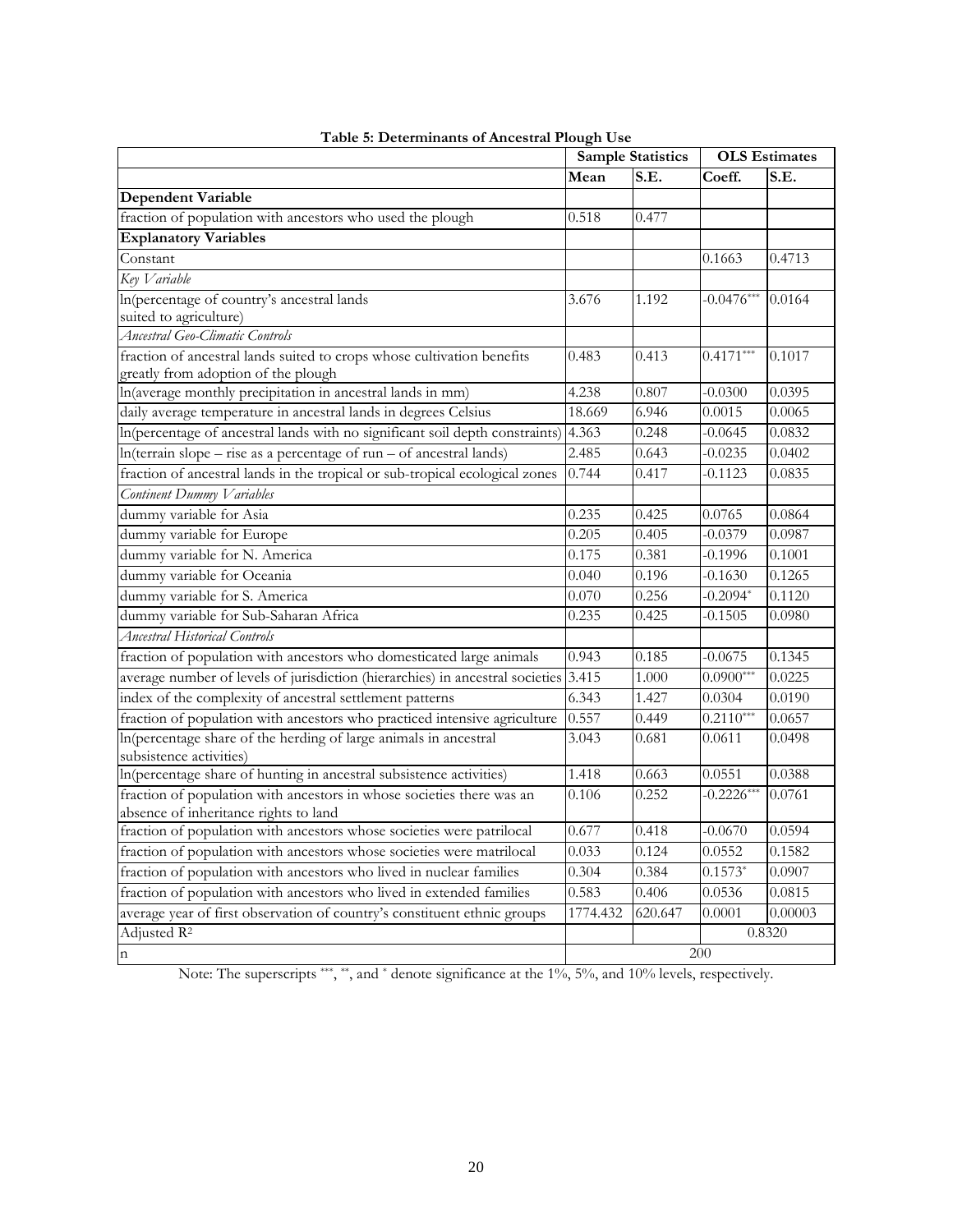**Figure 1: World Choropleth Map of Gender Inequality Per the UNDP's Gender Inequality Index for 2012** 

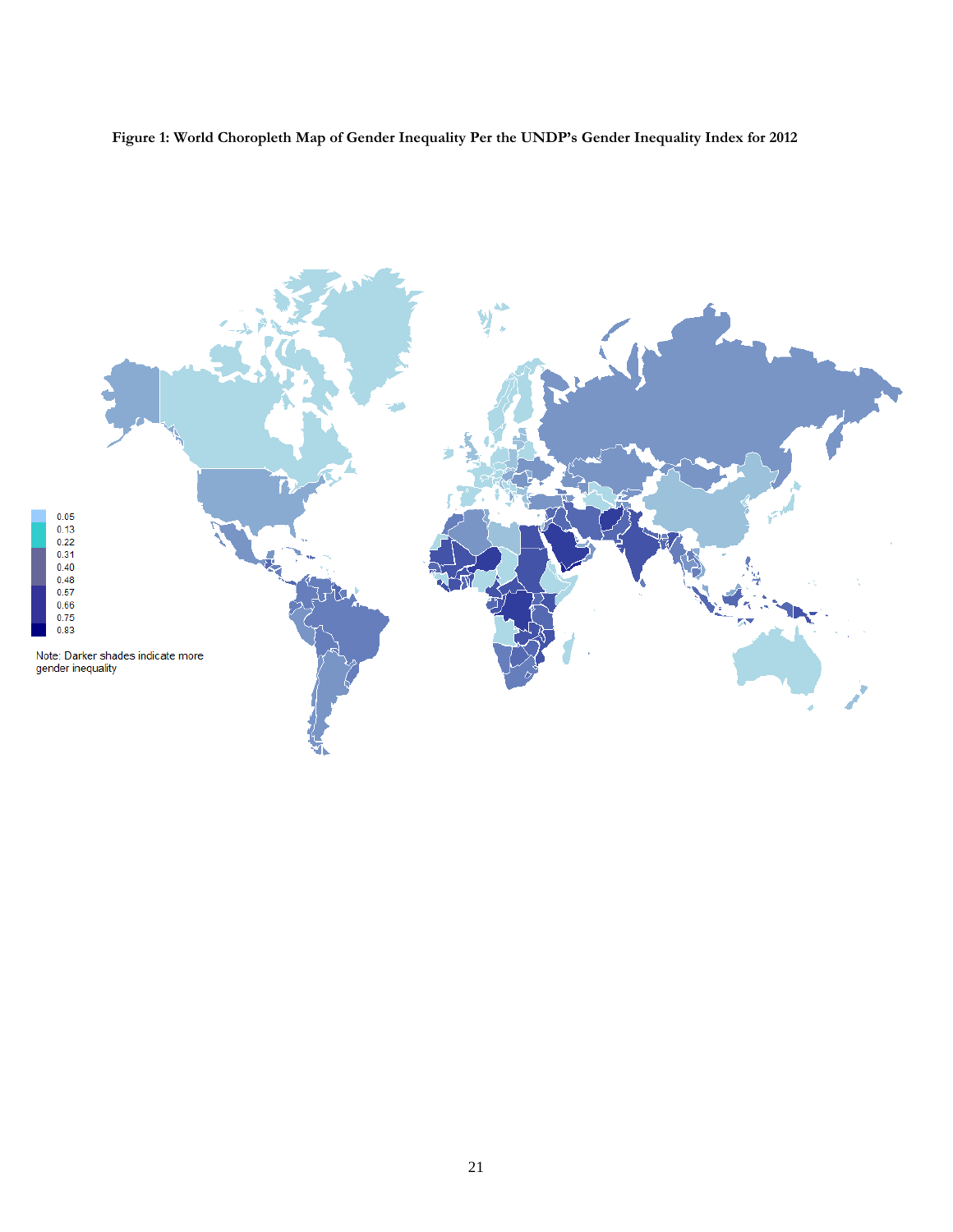**Figure 2: Scatter Plot of Per Capita Income Against the Gender Inequality Index** 

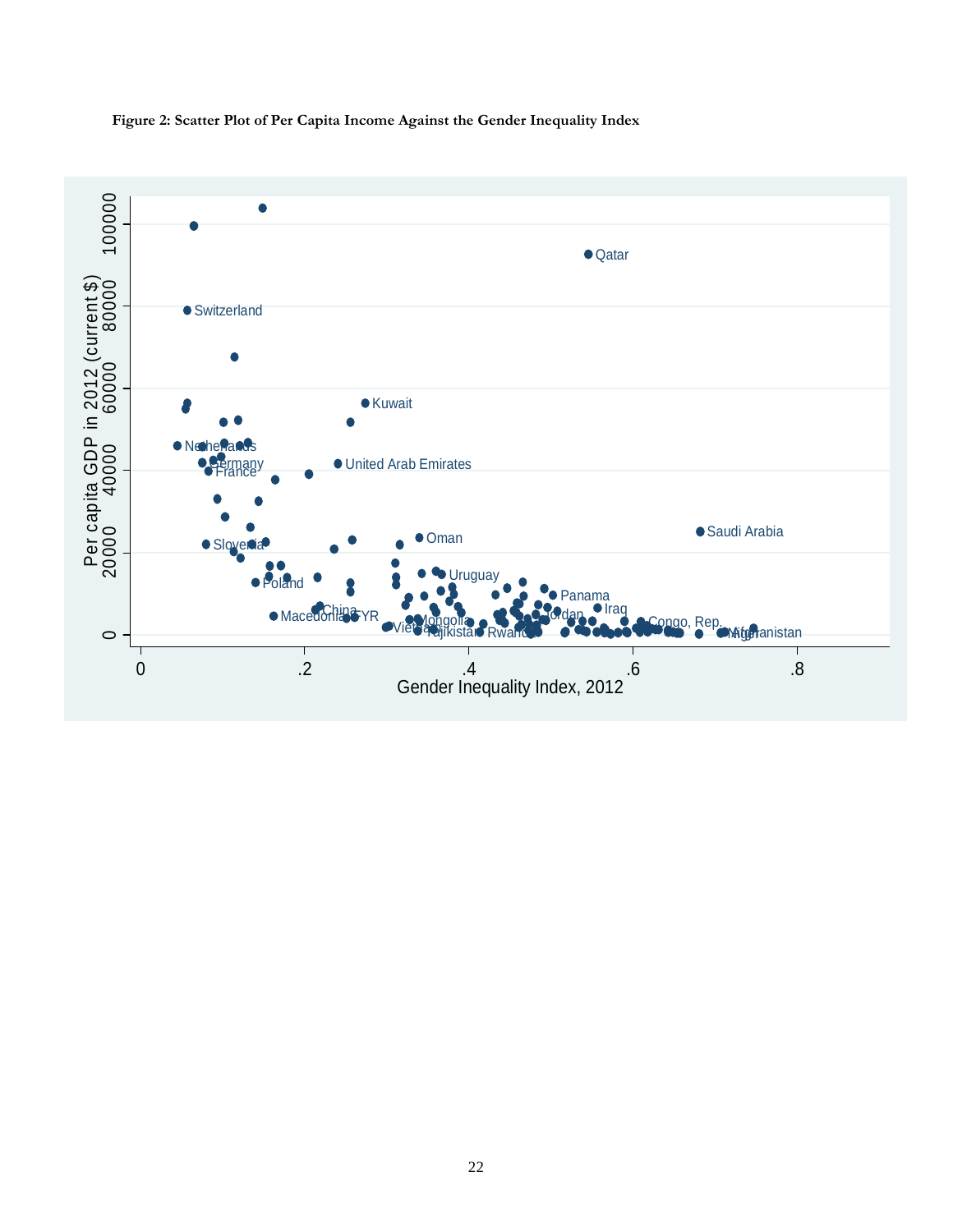**Figure 3: Three-Dimensional Scatter Plot of the Gender Inequality Index Against Both the Proportion of National Land Area that is Potentially Arable and Per Capita Income** 

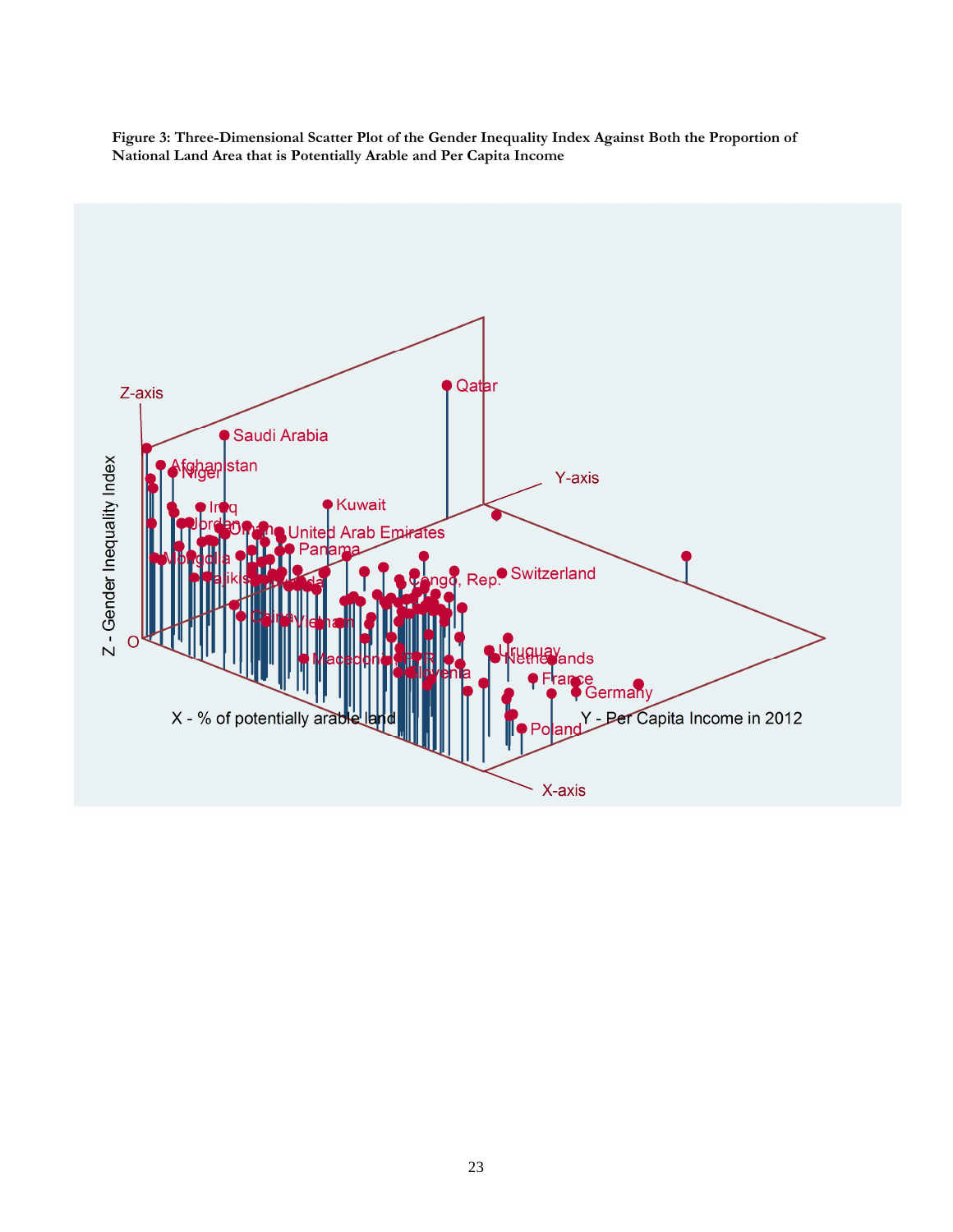

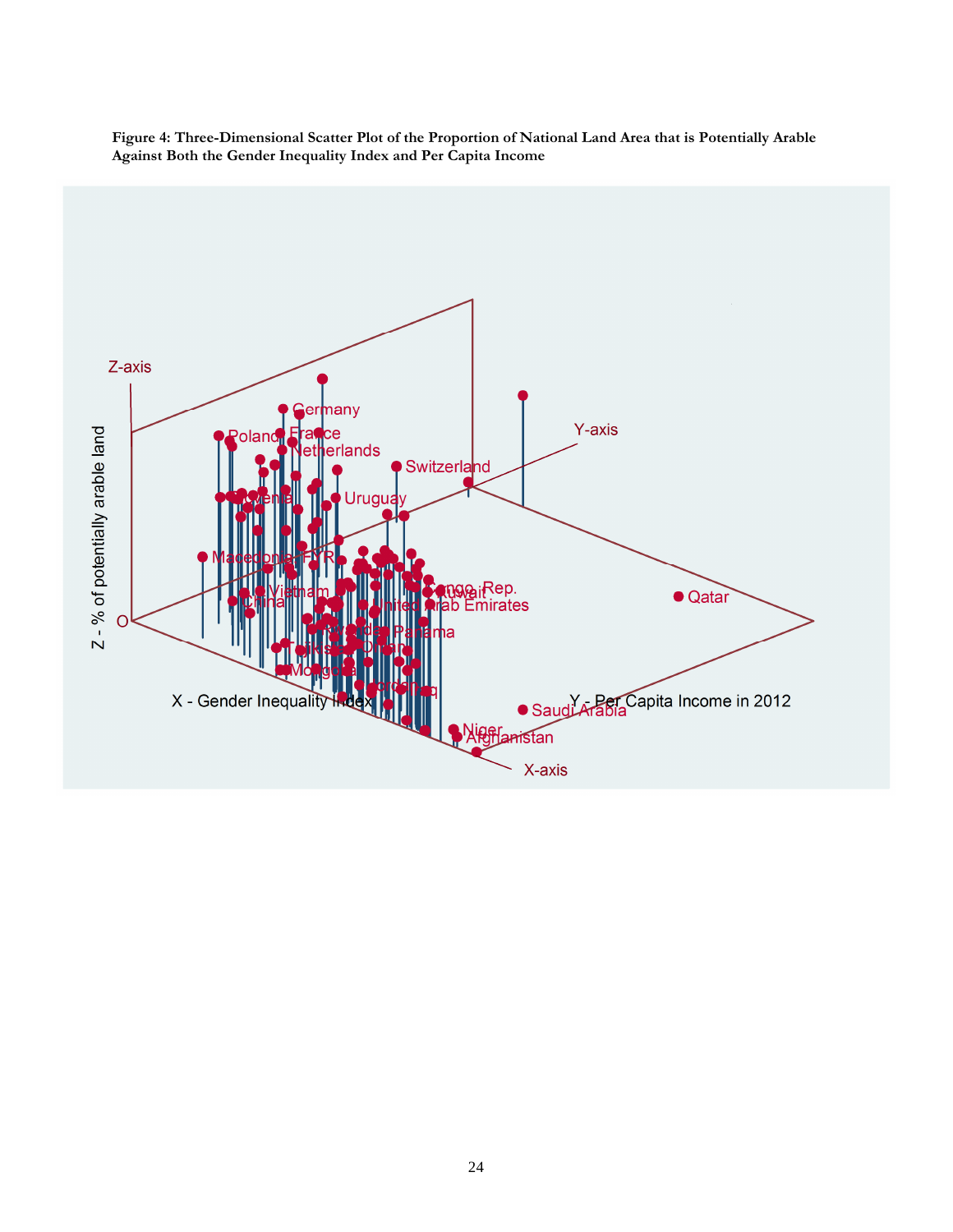#### **References**

- Alderman, H., Gertler, P., 1997. Family Resources and Gender Differences in Human Capital Investments: the Demand for Children's Medical Care in Pakistan. In: Haddad, L., Hoddinott, J., Alderman, H. (Eds.), *Intrahousehold Resource Allocation in Developing Countries: Methods, Models, and Policy*. Johns Hopkins University Press, Baltimore.
- Alesina, A., Giuliano, P., and Nunn, N., 2013. On the Origins of Gender Roles: Women and the Plough. *The Quarterly Journal of Economics*, 128(2), pp. 469-530.
- Ashraf, Q., and Galor, O., 2013. The 'Out of Africa' Hypothesis, Human Genetic Diversity, and Comparative Economic Development. *American Economic Review*, 103(1), pp. 1-46.

Boserup, E., 1965. *The Conditions of Agricultural Growth*. Chicago: Aldine.

- Brackman, H., 2008. Hatred in Hard Times And How to Combat It: Lessons from History for the 21<sup>st</sup> Century. Mimeo, Simon Wiesenthal Center, Los Angeles.
- Bradshaw, P. F., 2002. *The Search for the Origins of Christian Worship: Sources and Methods for the Study of Early Liturgy.* New York: Oxford University Press.

Diamond, J., 1987. The Worst Mistake in the History of the Human Race. *Discover* magazine, May 1987.

- Duleep,H. O., 2012. The Labor/Land Ratio and India's Caste System. Discussion Paper No. 6612. Institute for the Study of Labor, Bonn.
- FAO, 2000. Land Resource Potential and Constraints at Regional and Country Levels. World Soils Report 90, Land and Water Division, Food and Agricultural Organization of the United Nations, Rome.
- Gallup, J. L., Sachs, J. D., and Mellinger, A. D., 1999. Geography and Economic Development. *International Regional Science Review*, 22(2), pp. 179-232.
- Hazarika, G., 2000. Gender Differences in Children's Nutrition and Access to Health Care in Pakistan. *The Journal of Development Studies*, 37(1), pp. 73-92.
- Jones, P. D. and Mann, M. E., 2004. Climate Over Past Millennia. *Review of Geophysics*, 42(2), pp. 1-42.
- Krosch, A. R. and Amodio, D. M., 2014. Economic Scarcity Alters the Perception of Race. *Proceedings of the National Academy of Sciences*, 111(25), pp. 9079-9084.